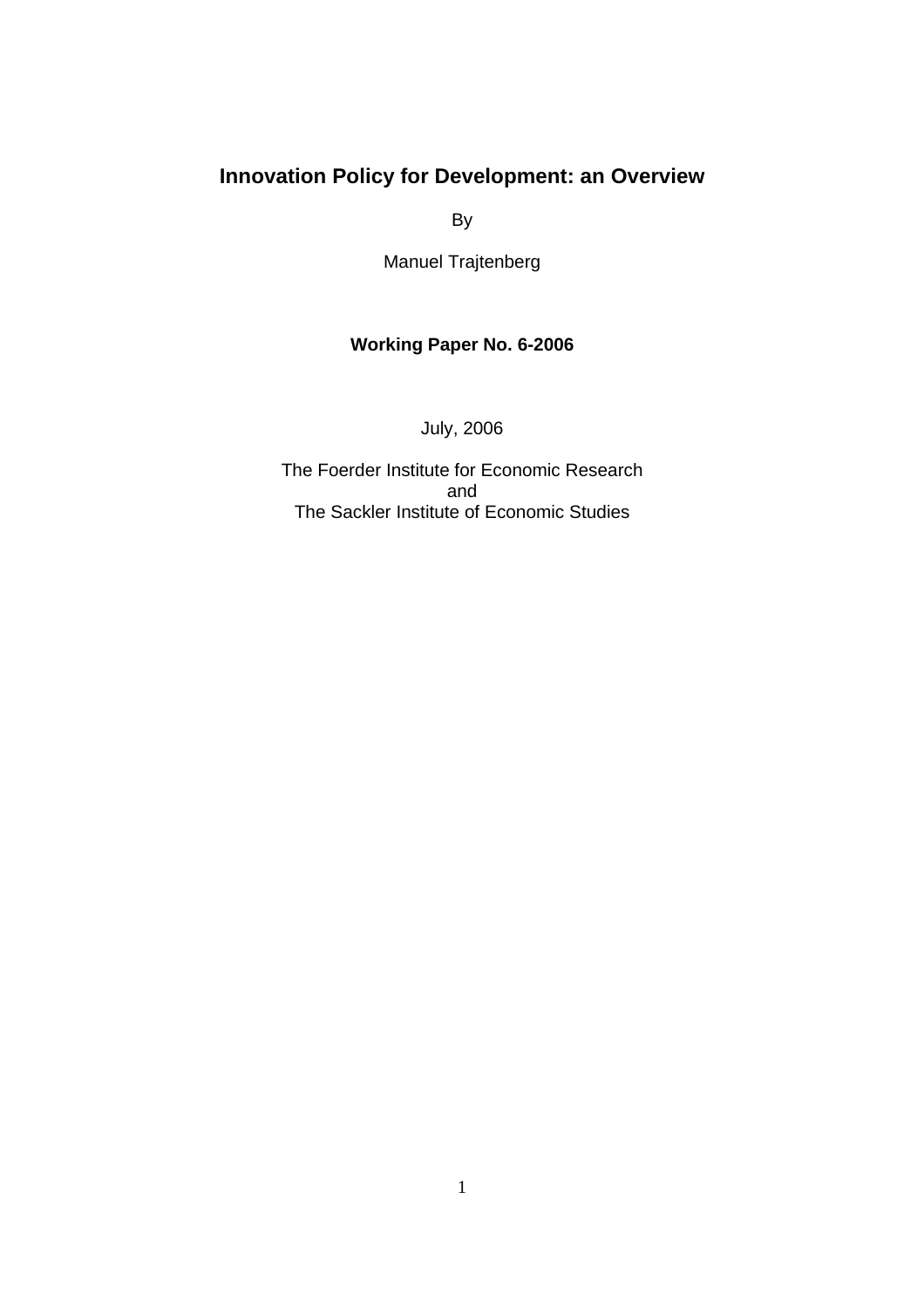# **Innovation Policy for Development: an Overview**

**Manuel Trajtenberg** 

# **Tel Aviv University, NBER and CEPR**

**November 21, 2005** 

Paper prepared for the LAEBA 2005 second annual meeting, Buenos Aires, Argentina. My thanks to Nadine Baudot-Trajtenberg for providing insightful comments, and to Itzhak Goldberg of the World Bank for having prodded me into applying myself to research in this area, and having conducted highly stimulating brainstorming sessions at the World Bank.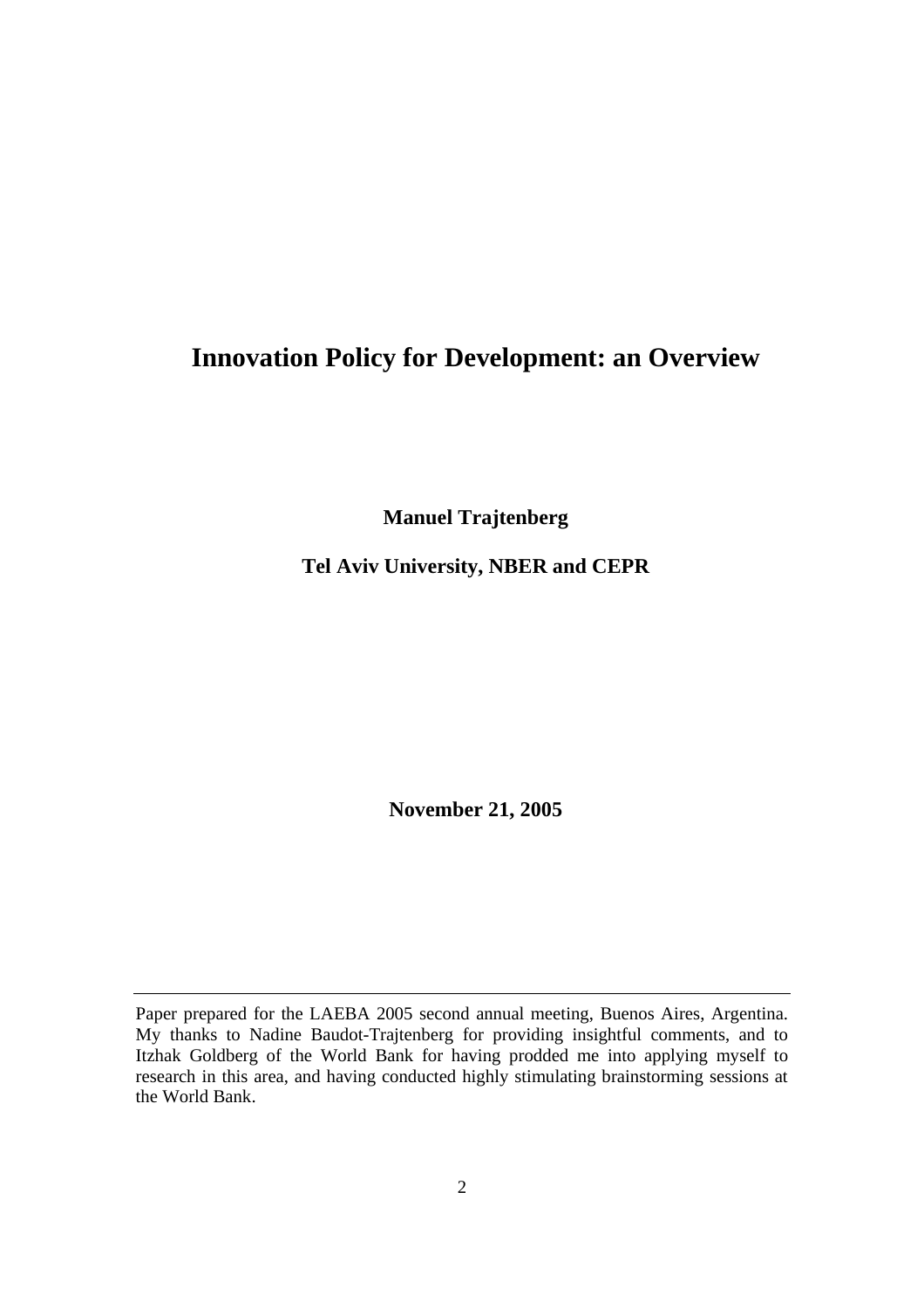# **Innovation Policy for Development: an Overview**

# **Abstract**

This paper provides a framework for thinking about innovation policies for development; it does so by flashing up the key issues which arise in this context, and by examining in detail the case of innovation policy in Israel. A few premises guide the analysis: First, innovation for development should be construed as a broad notion that includes widely distributed innovations of all stripes, both in products and in processes, generated by rank and file workers as much as by R&D labs. Second, the economic rationale for government support of R&D needs to be adapted to the economic environment of developing countries; the notion of spillovers should be reexamined in view of globalization, and the same goes for the working of "General Purpose Technologies" (GPTs). The Israeli economy offers a fascinating illustration of extraordinary success in innovation, particularly in ICT, yet the benefits from the High Tech sector eluded the rest of the economy, giving rise to a "dual economy" and slow growth for the economy as a whole. Understanding this outcome provides valuable insights for the design of growth-promoting innovation policies. Lastly, the paper discusses the policy corollaries that emerge from the analysis, and in particular the main levers which innovation policies for development should act upon: skills formation, provision of incentives, access to information, and availability of finance.

**JEL:** O14, O30, O38

**Keywords:** Innovation, Development, Policy, Spillovers.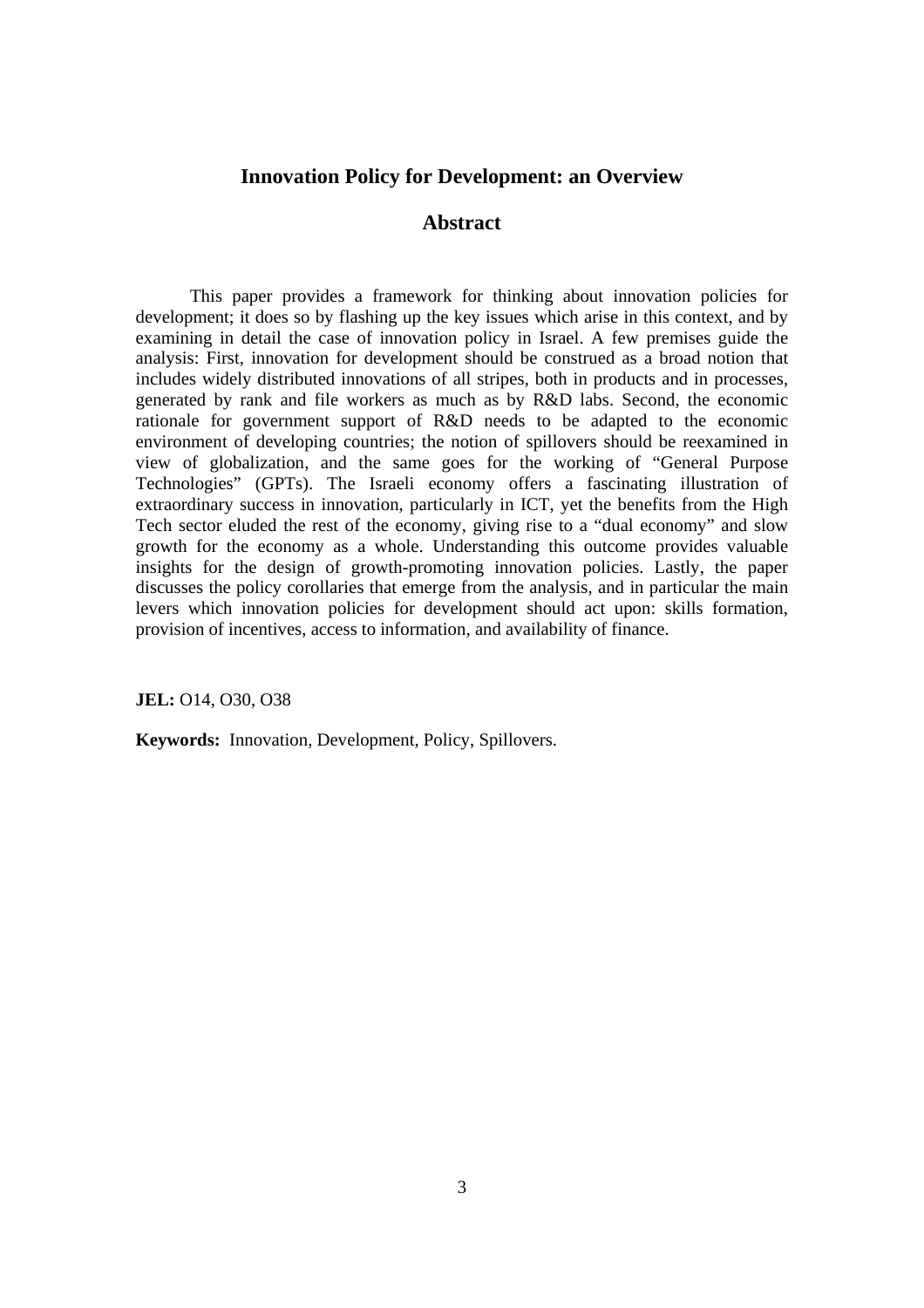# **Introduction<sup>1</sup>**

This paper is meant to provide a framework for thinking systematically about innovation policies for development, without venturing into specific, recipe-like policy recommendations. It does so by flashing up and dissecting the key issues that arise in this context, and by examining in some detail the case of innovation policy in Israel, which sheds light both on the promise and the limitations of such policies. There are a few guiding principles that inform the discussion. First, innovation for economic development has to be construed as a much broader notion than just the creation of new, technologically fancy gadgets; indeed, economic growth stemmed historically from widely distributed innovations of all stripes, both in products and in processes, generated by rank and file workers as much as by R&D labs. The issue then is not just how to elicit say patentable innovations resulting from formal R&D, but how to provide both incentives and basic means for would-be entrepreneurs and small enterprises to engage in productivity enhancing investments.

Second, the economic rationale for government support of R&D, while universal and hence applicable to developing economies as much as to developed ones, needs to be expanded and adapted to the economic environment and idiosyncratic problems of developing countries. In particular, the notion of spillovers should be reexamined in view of globalization, which makes the actual benefits from spillovers depend upon the relative intensity of inwards versus outwards flows. The working of "General Purpose Technologies" is also contingent upon the level of development, and therefore the extent to which GPTs play their role as "engines of growth" depends upon economic policies promoting the adoption of GPTs and the unfolding of innovational complementarities. It is not true that in the realm of innovation there is only one game in town, in the sense of

 $<sup>1</sup>$  An upfront disclaimer is in place: I am not a development economist, neither by training nor by practice;</sup> rather, my research so far has focused on technological change, innovation, patents, and industrial organization themes, either in the abstract or in the context of developed countries. This is my first venture into development, an area that is increasingly capturing my intellectual interests. Yet, I have had so far little exposure to the relevant literature and acquired but a scanty expertise in it; thus, I am sure that I am overlooking in this paper a great deal of pertinent previous work, as much as established common wisdom in this area. Nevertheless, I hope that this "crossing of research lines" will eventually render fruitful outcomes.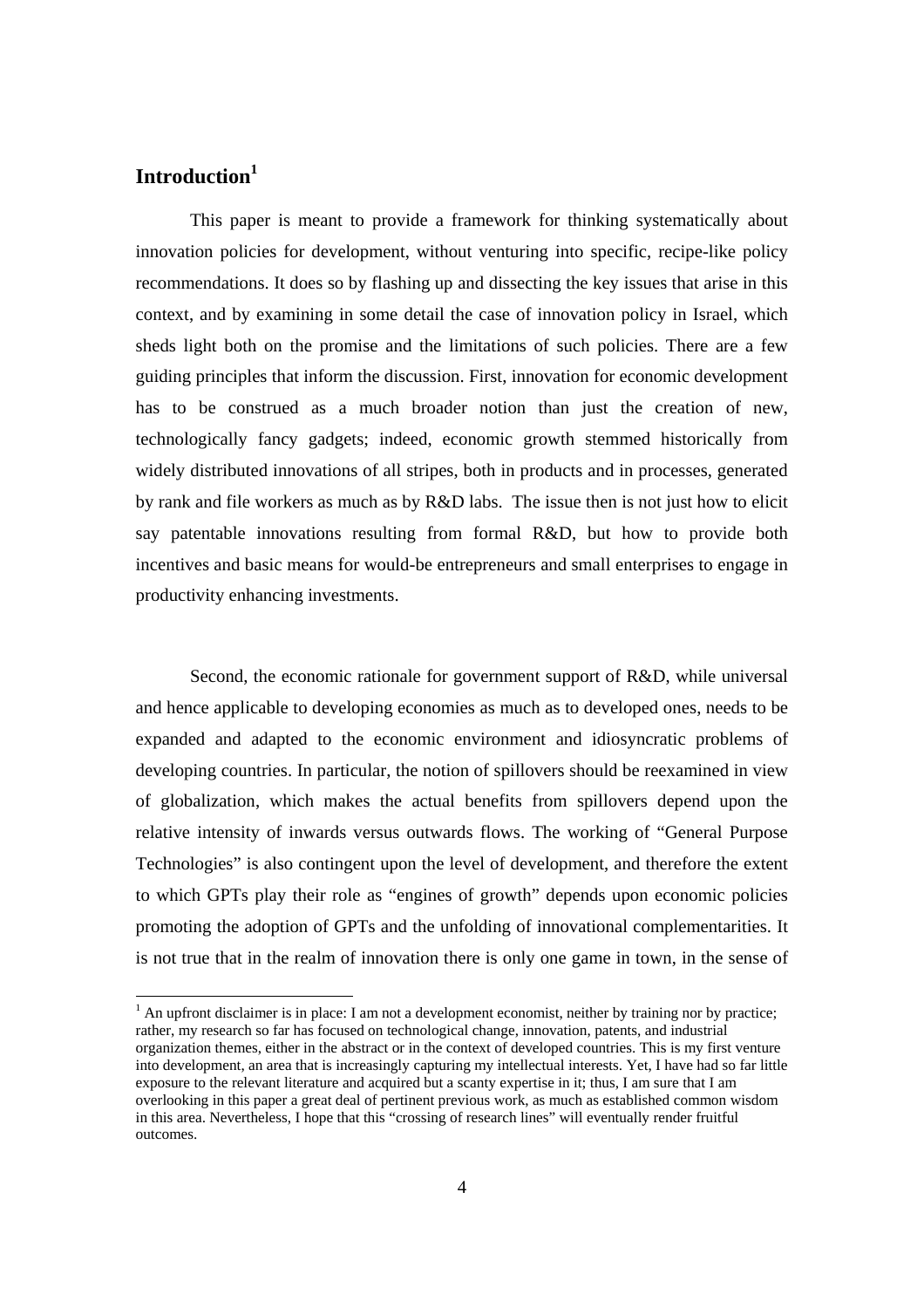innovating for global markets as part say of the network of multinationals; there is such a thing as local needs and local markets, which are not necessarily well served, and may require enhanced incentives from the government.

The Israeli economy offers a fascinating illustration of extraordinary success in innovation, particularly in Information and Communications Technologies (ICT), which came largely as a result of a concerted, long term strategy of government support for commercial R&D, which levered the potential of a highly skilled labor force. Yet, the benefits from the rapid growth of the High Tech sector eluded the rest of the economy, thus giving rise to a "dual economy" and a mediocre growth rate for the economy as a whole. Understanding this seemingly contradictory outcome may provide valuable insights for the design of growth-promoting innovation policies, which should focus on the trajectory and end destination of the knowledge generated by innovations, as much as in promoting innovation per se.

Lastly, section 6 discusses the broad policy corollaries that emerge from the analysis, and in particular the main levers which innovation policies for development should act upon: skills formation, provision of incentives, access to information, and availability of finance. As said, the paper stops short of sketching actual policies, both because that would be too presumptuous at this still preliminary stage, and because it is a basic tenant of the analysis that heterogeneity is key, and no sensible policy can be designed without paying due attention to the idiosyncratic characteristics of each country.

# **1. The scope of innovation in the context of development**

We commonly associate "innovations" with the development of new products that represent discrete improvements over existing ones in performing known functions (e.g. a CD versus a magnetic tape), or that open up entirely new functional categories (e.g. GPS, cardiac stents). These are labeled "product innovations" and are typically more visible to consumers than "process innovations", which lower the costs of producing given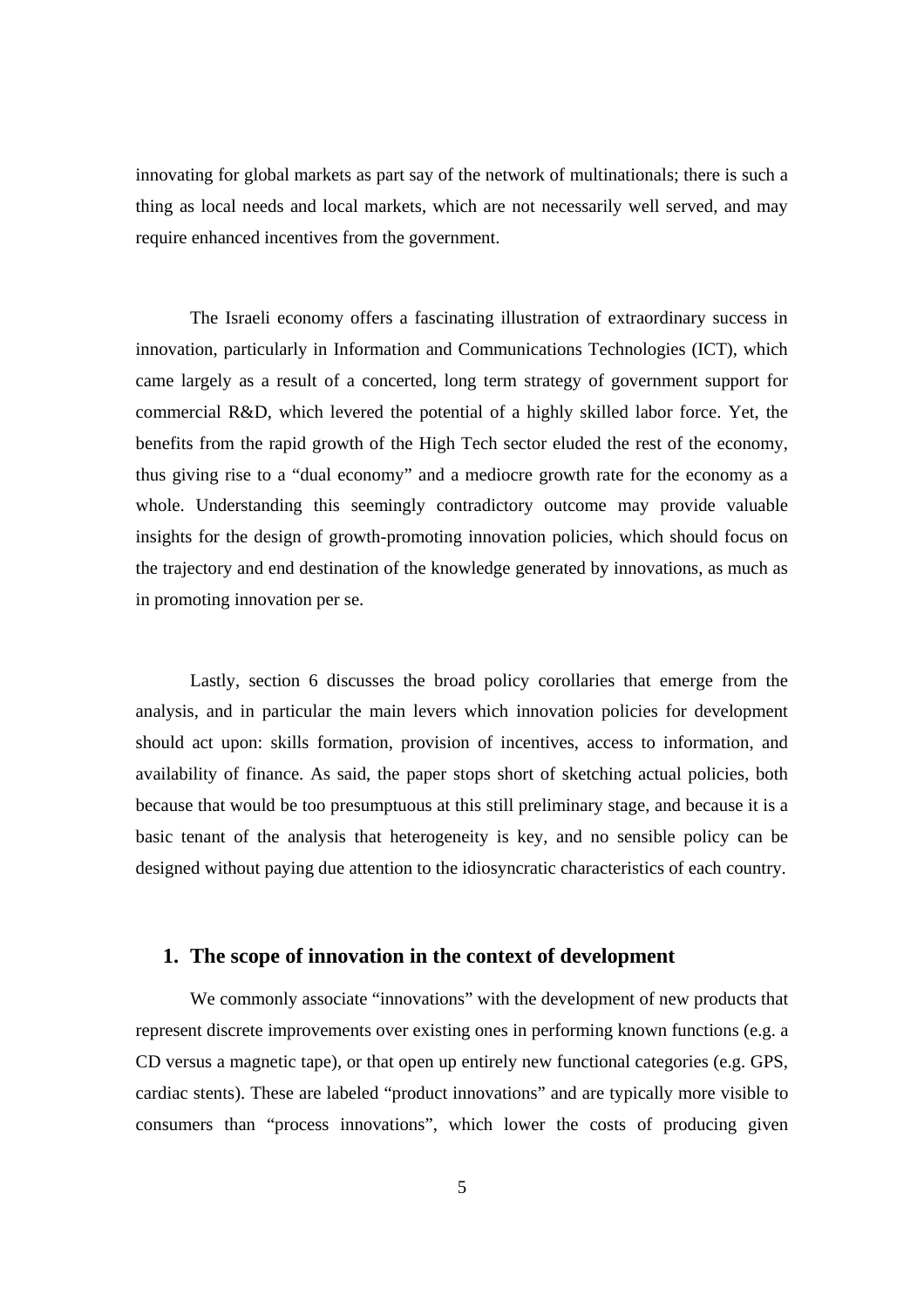products (e.g. hybrid corn, computerized machine tools). This typology is sufficiently broad to accommodate virtually any type of innovation, yet we are naturally inclined to focus attention on innovations that are both technologically salient, and that have had (or have the potential for) a significant economic impact. In particular, nowadays we tend to associate innovations with improvements in Information and Communications Technologies (ICT), no doubt the leading "General Purpose Technology" of our era. Yet the notion of innovation relevant for policy making in developing countries ought to be much broader, and the same goes for the related notion of spillovers. Indeed, understanding what innovation entails in countries that are technologically laggards, and exploring how a surge of innovation in them may generate wider ripple effects, may well be the key for the design of sound innovation policies in them.

Widely construed, innovation means conceiving, designing and implementing changes in the available set of products and production processes, which have a positive *expected* value for the innovator and/or for society. Innovation may thus consist of redesigning the goods produced so as to make them more appealing to buyers or cheaper to manufacture. It may entail altering the production process by rearranging the sequence or timing of tasks, the composition of material inputs, the kind and mixture of skills deployed, the nature of upstream and downstream linkages, etc. Innovation may bring in new, more efficient machinery that triggers a reorganization of work, or new ways of transporting inputs and outputs that in turn require complementary changes in them. All these as well as a myriad of other, small, scattered improvements throughout the whole spectrum of economic activity are part and parcel of what innovation consists of, and as Mokyr (1990) has convincingly argued, when taken together these may be the true unsung hero of economic growth.

There are two important empirical regularities to highlight in this context: The first is that the cumulative effect of widely distributed small improvements has been as significant for secular growth as the impact of discrete, "higher order" innovations (in the sense of entirely new products and production processes). The second is that innovations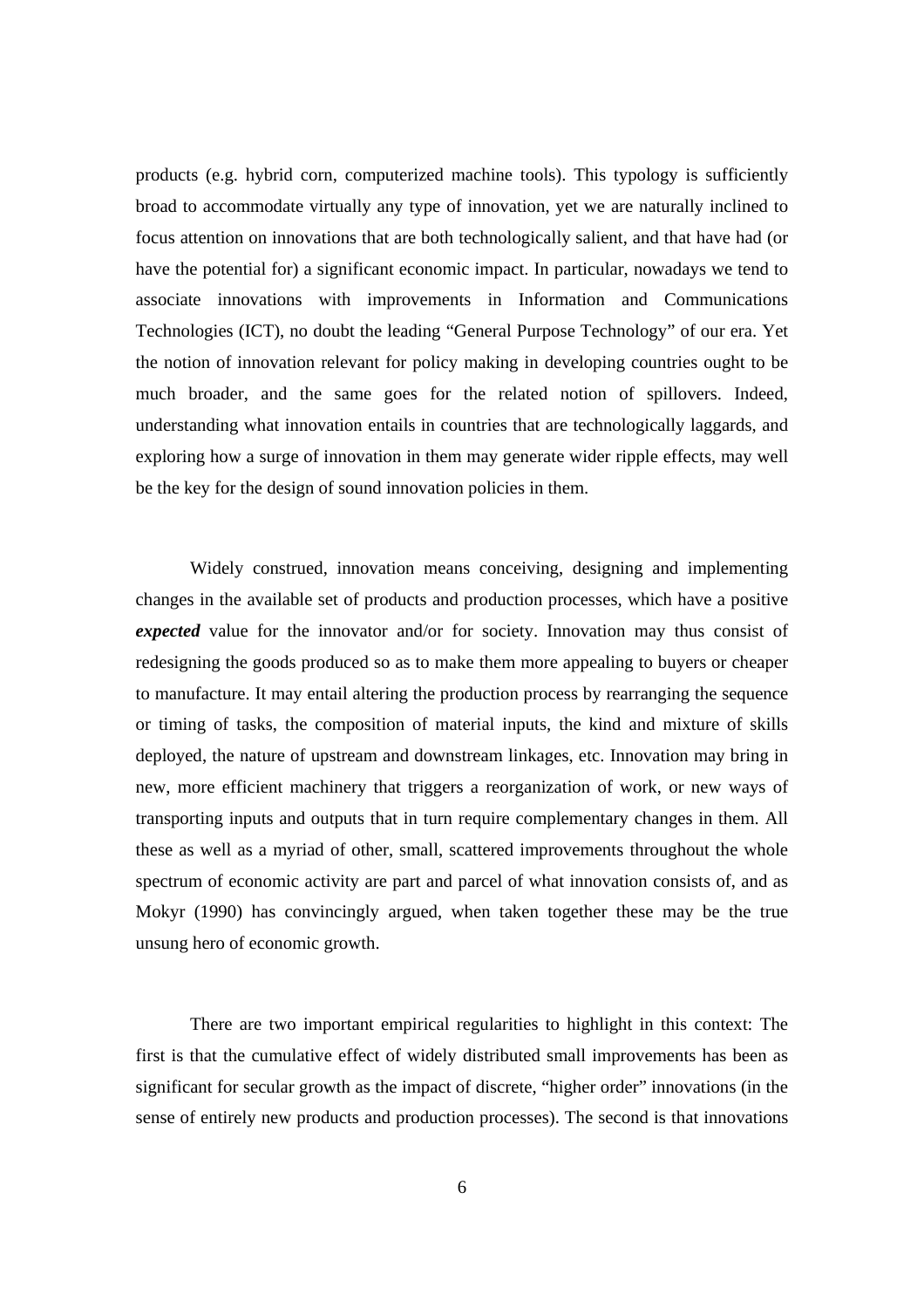entail a great deal of *interdependencies*, necessitating and triggering further complementary innovations in order to reap their full benefits (see Rosenberg, 1984, Ch. 3). This is certainly the case for "General Purpose Technologies" (GPTs), $^2$  but similar interdependencies happen also locally, "in the small", and not just for the dominant technology of an era.

These two features have far reaching implications for thinking about and designing innovation policies. Indeed, it is clear that in developing countries such policies should encompass more than just promoting and supporting formal R&D projects, and certainly more than doing so in technologically advanced ("high tech") sectors. Again, the cumulative impact of "small" and/or "informal" innovations (in the sense of innovations that are not the result of preconceived R&D projects) has been historically as large as that of innovations driven by formal R&D. Furthermore, most of economy activity takes place either in "traditional" sectors or in services, which do not qualify as "high tech." Technological change surely brings about structural transformations which in turn alter the composition and relative weights of the different sectors of the economy, yet in order for sustained growth to take place, most *existing* sectors have to experience innovation. A recurrent theme in this paper is thus that narrowly localized innovations are unlikely to result in economy-wide growth, even if the few sectors that do innovate are "high tech" and highly successful in themselves. We turn now to the economic rationale for government support of innovation on purely analytical grounds, i.e., regardless of whether the economic setting is that of a developed or of a developing country – in later sections we shall focus on the specific issues that arise in developing economies.

# **2. The economic rationale for government support of innovation**

Ever since the path-breaking research of Robert Solow (1957), economists have known that secular growth is due mostly to technological change rather than to factor accumulation, as previously thought. Indeed, a vast array of subsequent empirical

 $2^2$  As discussed below, the defining feature of GPT-driven processes is "innovational complementarities", which entails strong interdependencies between the GPT and the application sectors - see Bresnahan and Traitenberg (1995).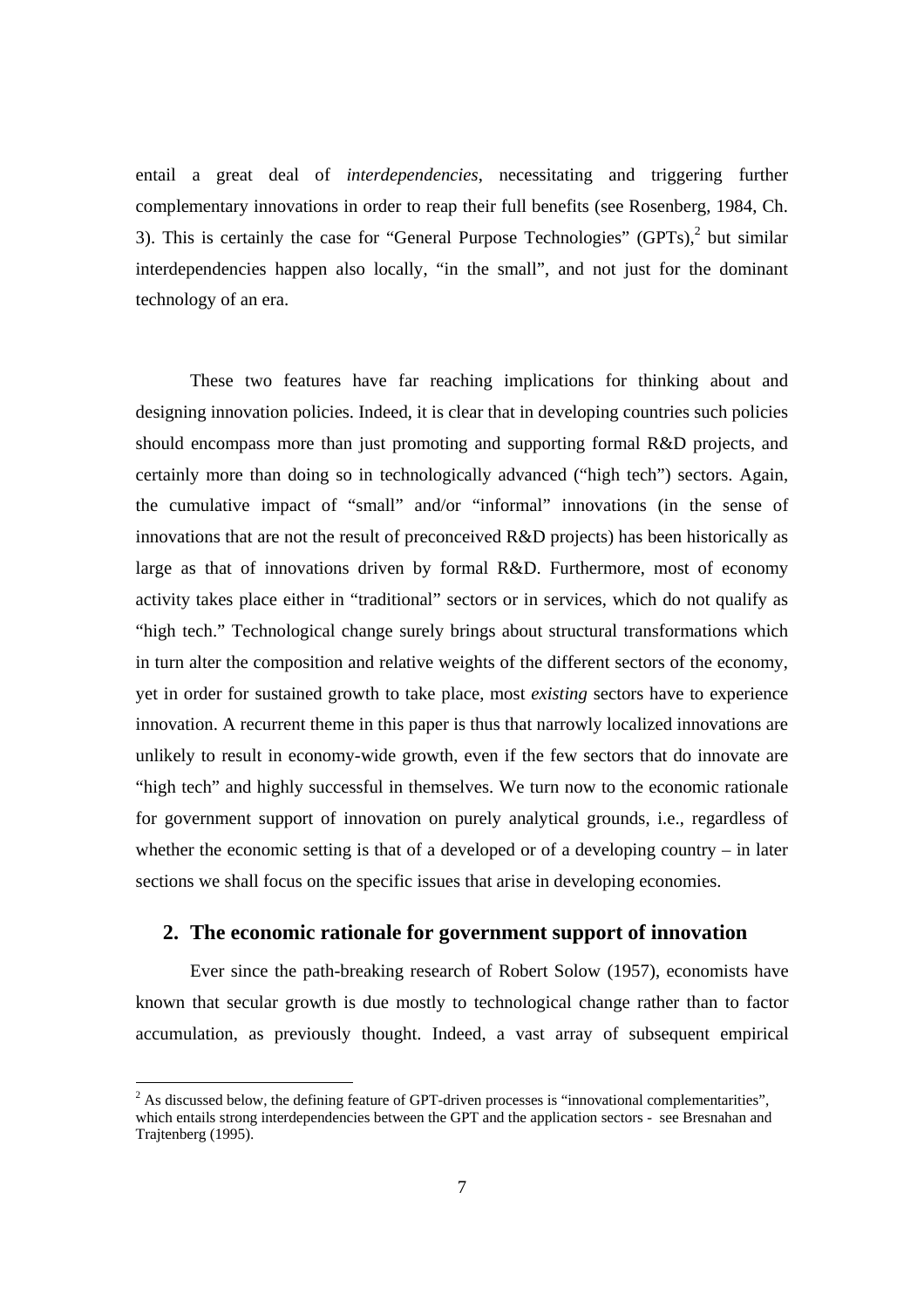research over half a century has conclusively shown that at least half of the growth in per capita income in virtually every country studied is associated with the growth of *Total Factor Productivity* (TFP) rather than to other, more traditional factors. However, attaching to the famous "residual" (i.e. TFP growth) the label of technological change begs the question of what exactly it contains, and more importantly, what are the *economic* forces that determine its course and pace.

Indeed, one of the frustrating aspects of the early phase of economic thinking about these matters was that the growth of TFP appeared to economists as an impenetrable "black box", and seemed to occur outside the realm of economic forces. A long and very fruitful research agenda pioneered by prominent economists such as Griliches, Jorgenson, Denison, Rosenberg and their associates sought to pierce open this black box in order to provide it with empirical content. With the advent of endogenous growth theory in the late 1980s (Romer, 1986, 1990, Grossman and Helpman, 1991, etc.) the economic profession as a whole came to accept the view that innovation, spillovers and R&D, were indeed the key factors driving *self-sustained*, long term economic growth and moreover, that these factors were generated from *within* the economic system, responding to economic incentives. This is then the conceptual framework that molds our analysis, namely, on the one hand the view of the centrality of innovation and knowledge creation in the growth process, and on the other hand the understanding that these are *economic* factors that may thus be shaped and influenced by properly designed economic policies.

One of the corollaries of the developments just sketched was the emergence of a soundly based and carefully articulated economic rationale for public support of R&D and innovation, which is by now widely accepted both among academic economists and practitioners. The basic argument for government support to R&D is that, while innovation is clearly a critical factor for growth (and hence *inter alia* for poverty alleviation), a well functioning market economy cannot generate by itself the optimal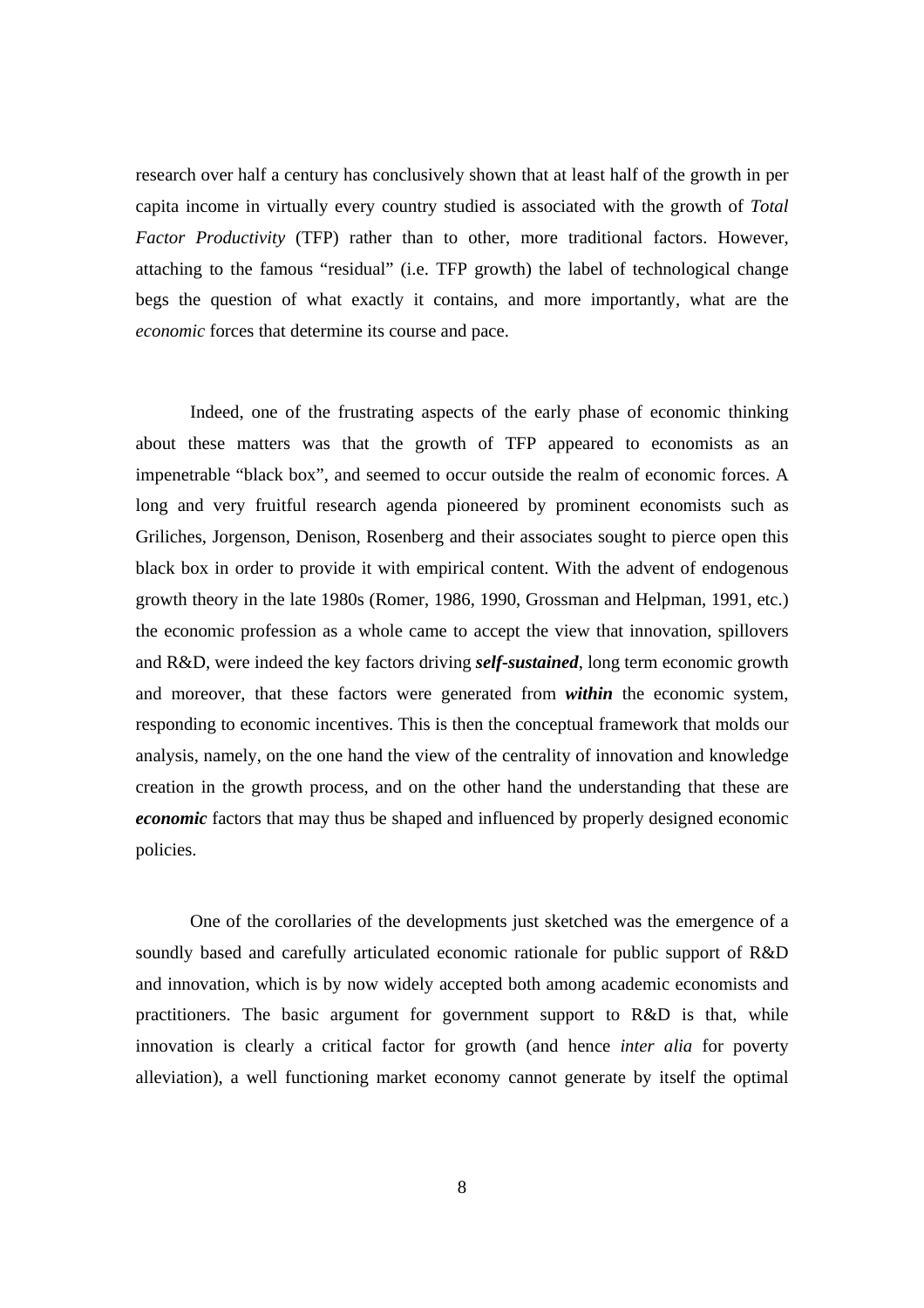levels of investment in innovation.<sup>3</sup> That is so primarily because of two sources of market failures (see Arrow, 1962): (*i*) partial appropriability due to spillovers, and (*ii*) information asymmetries which lead to a serious "funding gap." These failures inhibit private firms from investing enough in innovation and R&D, thus depriving the economy from one of the key levers of sustained growth.<sup>4</sup> We proceed now to discuss these failures in detail.

#### *3.1 Partial Appropriability and Spillovers*

A basic feature of knowledge creation is that the returns from investments in it are not fully *appropriable*. Knowledge has significant public good attributes: once created it costs little to reproduce and distribute, and it can be used repeatedly by multiple actors without impairing the amount available to others. This implies that firms making investments in knowledge creation capture only a portion of the benefits so generated, since they do not receive compensation for the "spillovers" that their innovative efforts generate, that is, for the positive externalities of their actions on other firms and agents. Further, new technologies confer benefits to the purchasers of new products (consumers and producers alike) that often exceed any increase in the selling price that can be sustained; these non-appropriable benefits are also commonly referred to as spillovers to consumers. Both type of spillovers, namely the purely technological externalities and the excess benefits to buyers, imply that the social returns from innovations may be far larger than the private returns.

As a result of this gap, innovators operating in a market economy will invest in innovative activities less than the socially optimal amount; the extent of underinvestment depends of course on the extent to which social returns exceed private returns, and that may vary widely across fields, technologies, stages along the innovation cycle, etc.

<sup>&</sup>lt;sup>3</sup> Investments in innovation are often used interchangeably with "Research and Development" (R&D), yet the former is a more general concept: R&D typically refers to formal investments in dedicated research labs, whereas there are many ways by which innovative activities may take place outside the lab. One has to bear this distinction in mind particularly in the context of developing countries, where formal R&D is much less common.

<sup>&</sup>lt;sup>4</sup> Clearly though, it is not enough to spell out such economic rationale: in order for it to lead to policy, it must be weighed against the *costs* of government intervention, namely the well-known problems associated with "industrial policies", capture, corruption, and the like.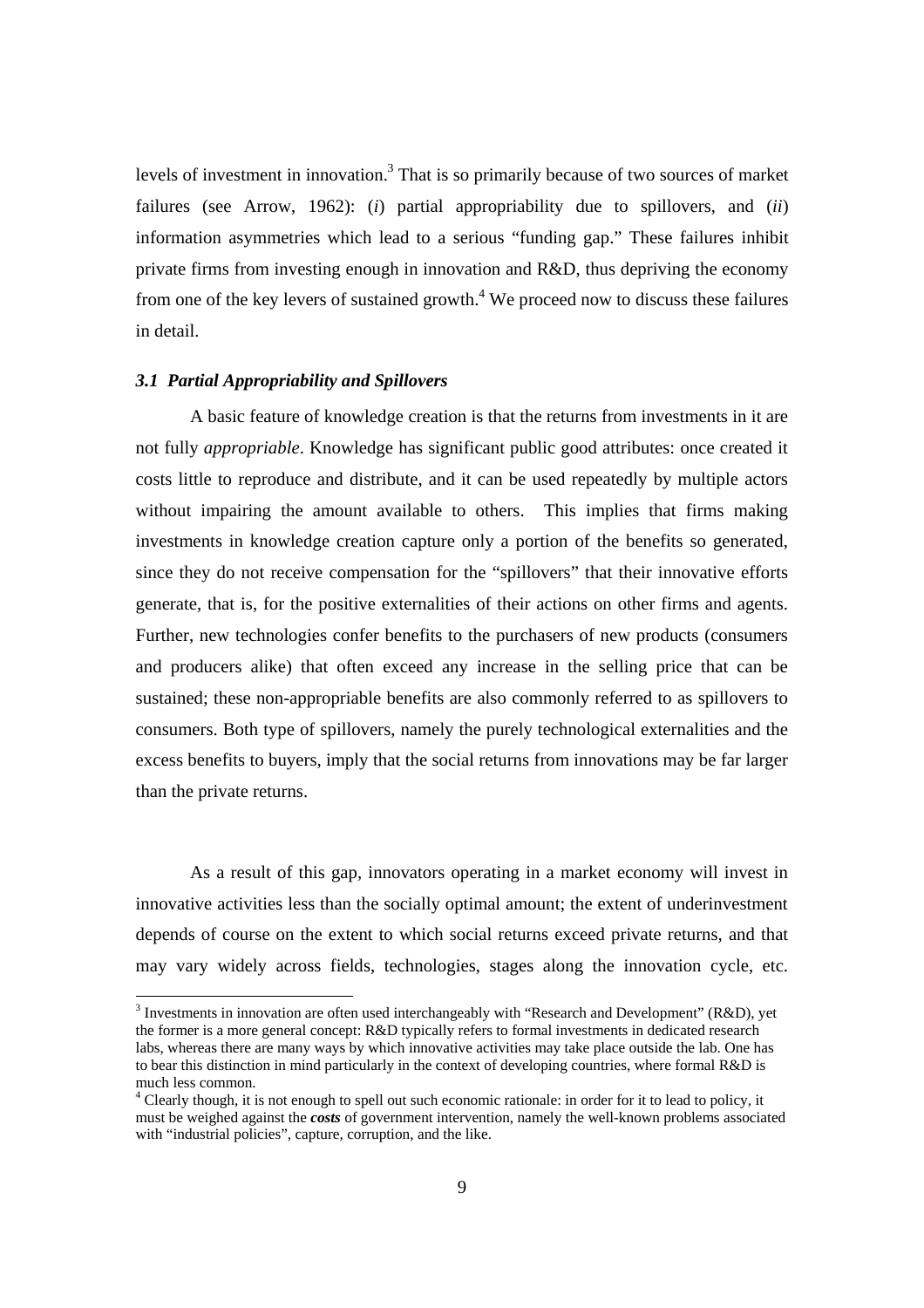Empirical studies have shown that the social rate of return on R&D expenditures are typically very large, and often exceed private returns by as much as a factor of 3 (see for example Jones and Williams, 1998). Moreover, these studies show that the returns to R&D exceed by a wide margin the returns from other types of investment, in particular from investment in physical capital. This implies that there are wide margins to increase the amount of resources devoted to R&D at the economy-wide level, and that the government should play a role in doing so.

Spillovers may occur in many different ways, one of them being the mobility of R&D personnel. The process of innovation and its commercialization in an enterprise significantly enhances the human capital of its employees. Indeed, employees acquire R&D skills and understanding of technologies and markets which are partly general, i.e. which go beyond the knowledge embodied in any specific innovation that they have developed, and that cannot be fully protected by Intellectual Property Rights (IPRs). Employees that move from one firm to another carry with them this human (or innovation) capital, which may benefit their new employers beyond the increment in wages that the mobile employees may receive. If mobility takes the form of migration, then the origin countries may be unwittingly "subsidizing" the destination countries through these spillovers; thus the mobility of inventors is an important transmission mechanism for spillovers, and hence a channel that should be closely monitored as it may have both positive and negative effects on any given country. Spillovers may also occur through economic transactions, such as trade: countries can increase their productivity by importing goods, particularly capital equipment embedding more advanced technologies (see Coe, Helpman and Hoffmaister, 1997), as well as through foreign direct investment, FDI (e.g. see Blomstrom and Kokko, 1999).

#### *3.2 Information Asymmetries and the "Funding Gap"*

A second source of market failure in the creation of knowledge has to do with asymmetric information between inventors and external agents (e.g. funding bodies such as banks). Innovative activities entail by necessity a fundamental information asymmetry,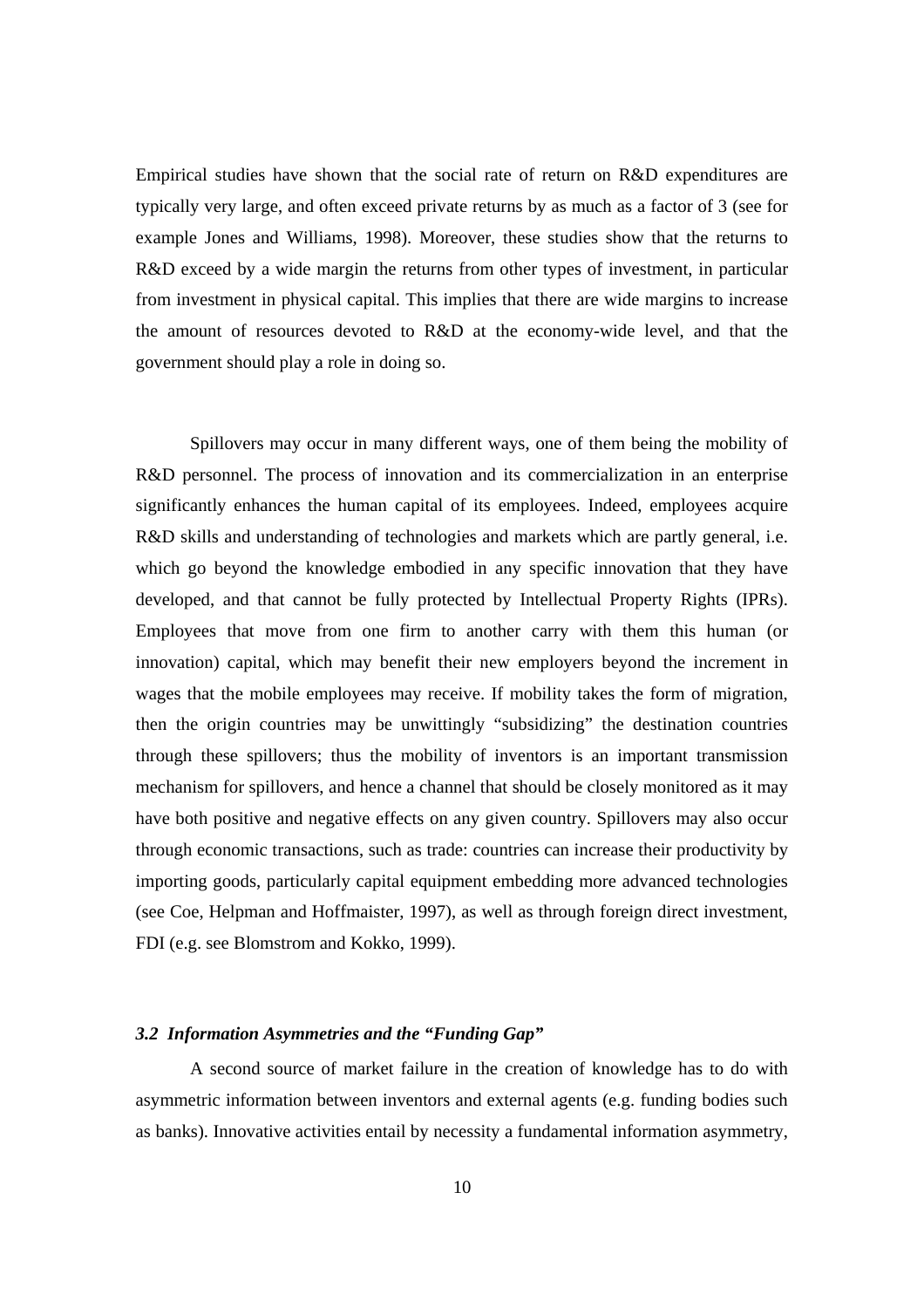certainly at the early stages when the inventor formulates the idea and seeks funds to develop it. Presumably the inventor has intimate knowledge of the technology and of the details of the planned innovation, of her true abilities to carry it out, and of the efforts she is willing to put into developing the innovation. However, there will always be a significant gap between what the inventor knows and what an external agent can gauge, even if the information on those crucial matters is well documented. In particular, there will be significant information asymmetries in this respect between the inventor and mainstream financial intermediaries like banks and institutional investors, who lack the capacity to verify the information and claims of the entrepreneur. Potential investors will therefore be skeptical of the likely returns on investments in developing new technologies, and therefore entrepreneurs who could offer attractive returns may have no credible way of conveying such potential to risk-averse investors.

The information asymmetry makes it very hard for a creditor or equity investor to predict the returns from a potential investment in new innovative ventures, which implies that such funding is not likely to be forthcoming. Thus in the absence of cash flows or other collateral, a typical start-up company or individual innovative entrepreneur will not have access to traditional sources of finance – this is the so-called "funding gap". At the most basic level then the "funding gap" implies that entrepreneurs face stiff constrains in the funding of innovations, and therefore will not invest (or will invest too little) in innovative projects that may have high social returns.

The information asymmetries are particularly stringent at the very early stages of the innovative process (the so-called "early stage technological development" - ESTD), that is, going from the raw idea to the formulation of a business plan. Not surprisingly, it is at these stages that the funding gap is most acute, and where the market may be particularly prone to failure. Indeed, a study by Auerswald and Branscomb (2002) shows that the three most important sources of funding for ESTD in the US were: internal corporate funds  $(32 - 47%)$ , the Federal and State Government  $(23 - 30%)$ , and "angel investors" (24- 28%). Venture capital accounted only for  $2 - 8%$ , and Universities for the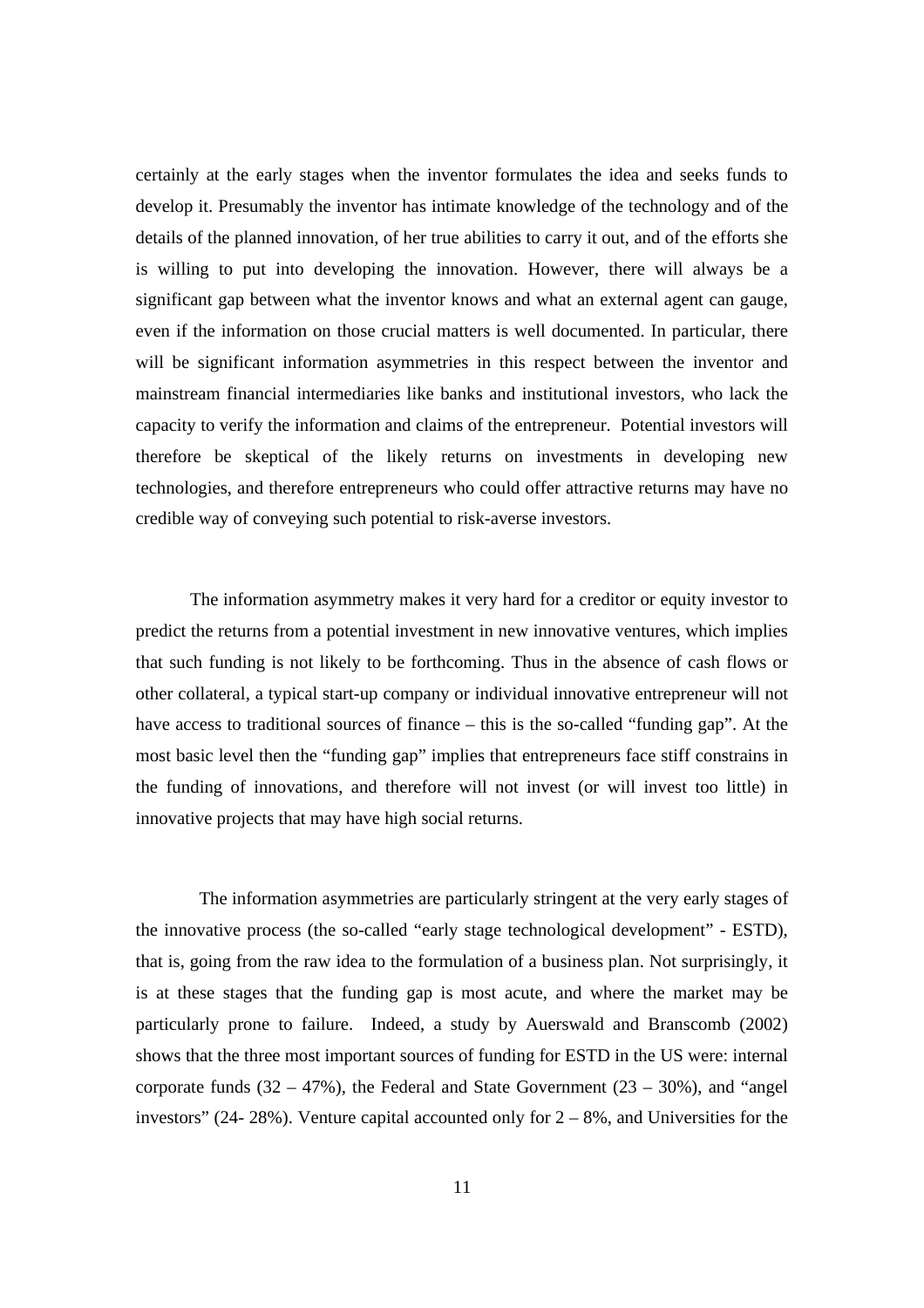remaining  $3 - 4\%$ . Equally telling, mainstream intermediaries like banks, private equity and other institutional investors are entirely absent from these early stages.

It is not surprising that internal funds account for the biggest share of ESTD financing, since this is the most straightforward way of overcoming information asymmetries. Established enterprises know the track record of their own inventors/ employees, and typically have a better understanding of the market and the commercial potential of internally proposed innovations than outside agents. Thus enterprises use cash-flows generated by established operations to finance innovation, or source external funds on the basis of their balance sheet strength.

The typical profile of "angel investors" is that of successful entrepreneurs that look for new opportunities to invest private funds (earned from their own previous innovations), and are willing to invest in early-stage projects in technological fields that they understand well ("having been there and done that"). They tend to get deeply involved in the funded ventures, providing managerial guidance, contacts, and acquiring significant overall control.

Early stage financing of innovation thus requires specialized investors with the skills to evaluate and directly manage the risks, or governments with broader public objectives, such as generating and internalizing spillovers that may benefit the economy as a whole. In the absence of internal cash flows and angel investors, even if appropriability is adequate to yield a reasonable profit expectation, it may be impossible to secure the capital necessary to develop a new technology. Quite clearly, the information asymmetries and funding cap problem is typically much more acute in developing countries than in developed economies.

<sup>&</sup>lt;sup>5</sup> The study was based on a 1998 survey and other data, and the wide range of estimates stems from the alternative use of restrictive or inclusive definitional criteria for the various components. There was a wide variance in these percentages across sectors and geographical areas.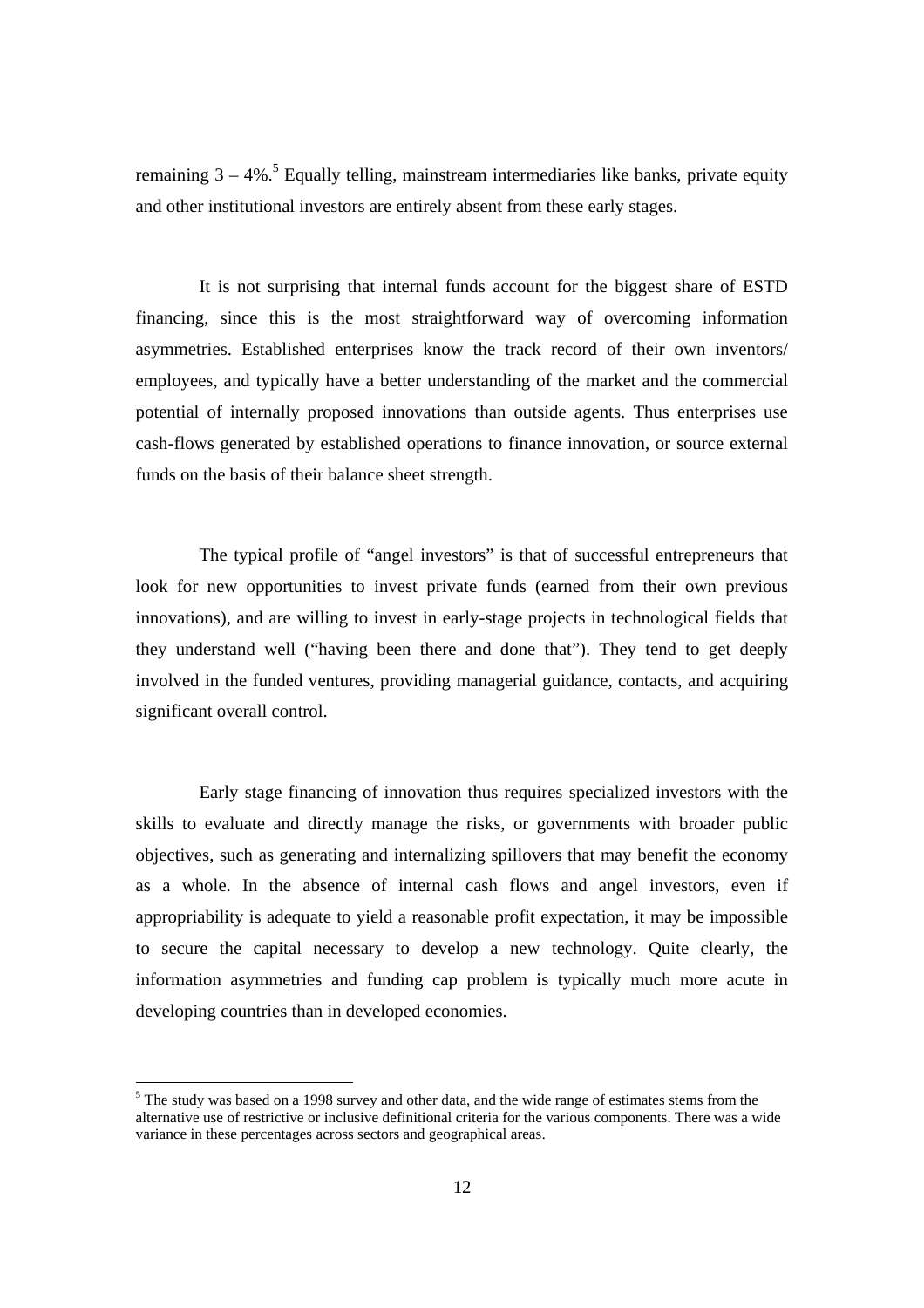## **3. Zooming in: innovation in developing economies**

## *4.1 Local versus global spillovers*

 The spillovers-based argument clearly holds for large economies having a moderate ratio of exports and imports to GDP, the prototypical case being of course the US: being large increases the probability that other *local* economic agents will benefit, and trading internationally a relatively small proportion of its GDP lowers the risk of spillovers slipping out. For small open economies this is more complex: on the one hand spillovers may easily spill out of the country, and benefit external firms and consumers rather than the local economy.<sup>6</sup> Thus, increasing local innovation and R&D may not necessarily result in faster growth for the economy as a whole, even if it does propel the R&D intensive sectors, and benefit the global economy. On the other hand, being small and wide open increases the probability of being the *recipient* of spillovers that originate elsewhere: indeed, as Coe and Helpman (1995) have shown, these types of economies tend to benefit the most from international spillovers flows (in relative terms of course), mediated by trade. It is much harder to know what happens on net: to be able to capture these international spillovers the country needs to develop "absorptive capacity" (see Cohen and Levinthal, 1989), which entails *inter alia* investing in local R&D. At the same time, and as said, the locally generated spillovers from this same R&D may end up diffusing away from the local economy.

Any policy designed to promote R&D should pay close attention to this issue, namely, it should not aim just at increasing total R&D, but to do so in a way that incentivizes *local* spillovers rather than external leakages, develops absorptive capacity, and ultimately impacts the productivity of a wide range of sectors in the *local* economy. None of it can be taken for granted in small open economies, certainly not in developing countries.

<sup>&</sup>lt;sup>6</sup> "Small" here refers not to the size of GDP per se, but to the relative size of the relevant sectors in the economy, that is, those sectors that could potentially benefit from technological spillovers from innovation. Thus, countries such as Brazil or Indonesia would likely be considered "small" in this respect, whereas Finland or Taiwan would be "large".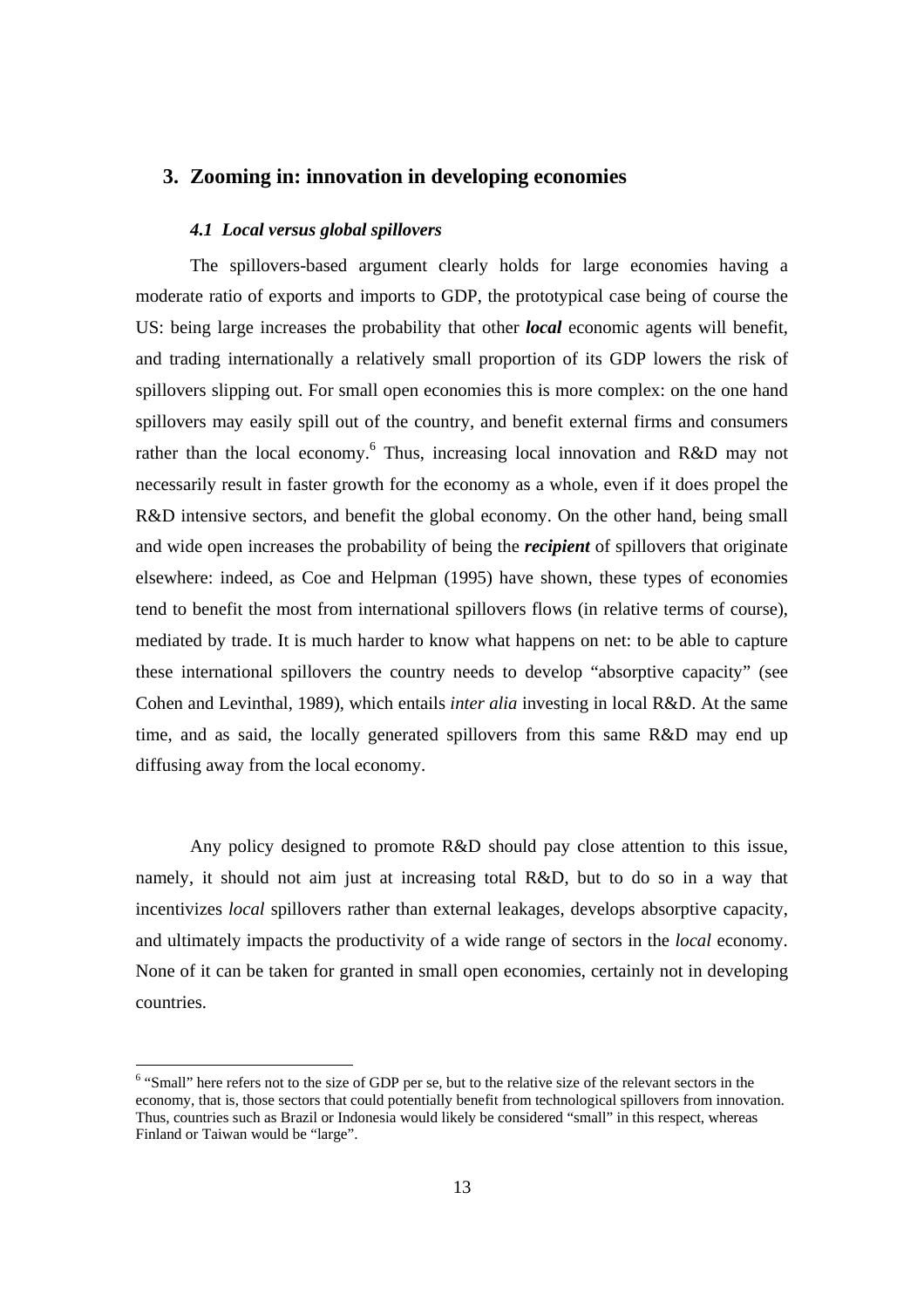#### *4.2 General Purpose Technologies*

Technological change contributes to growth wherever it happens, but there are certain technological advances that have played a critical role in fostering growth in the economy as a whole over the long haul. Indeed, in any era there are a handful (or even a single) "General Purpose Technologies" (GPT) that drive growth, by spreading over the different sectors of the economy and prompting them to innovate as well.<sup>7</sup> Progress in the adopting sectors feeds back into the GPT sector, providing incentives for further advances in the GPT itself, and thus setting up a positive, self-sustained loop.

Over the past two decades or so, innovation has commonly been associated with the tremendous technological advances that have taken place in what is loosely referred to as "High Tech", and in particular in Information and Communications Technologies (ICT). Indeed, the advent of the personal computer and the Internet, cell phones, the digitization of words, voice and image in a wide array of existing and newly created media, and above all the inexorable march of Moore's Law, have revolutionized the way by which we produce and consume virtually everything. The preeminent General Purpose Technology (GPT) of our era is undoubtedly ICT, and as such it is enabling and fostering economic growth in developed countries, as well as in many transition and developing countries.

Yet, the way a GPT fosters economy-wide growth is not simply and not mainly by innovation taking place just in the GPT itself; rather, economy-wide growth occurs when a wide and ever expanding range of *other* sectors adopt the advancing GPT, and as a consequence improve their own technology. A telling example is the revolution in retailing brought about by WalMart, primarily via the massive adoption of ICT-based methods; in fact, the gains in productivity of the retailing sector by itself made a sizable contribution to the total productivity growth of the US economy during the second half of the 1990s. The GPT sector itself is bound to be small relative to the economy as a whole, and however fast it innovates and grows in itself, it can never pull on its own the whole

 $<sup>7</sup>$  See Bresnahan and Trajtenberg, 1995, and Helpman and Trajtenberg, 1998.</sup>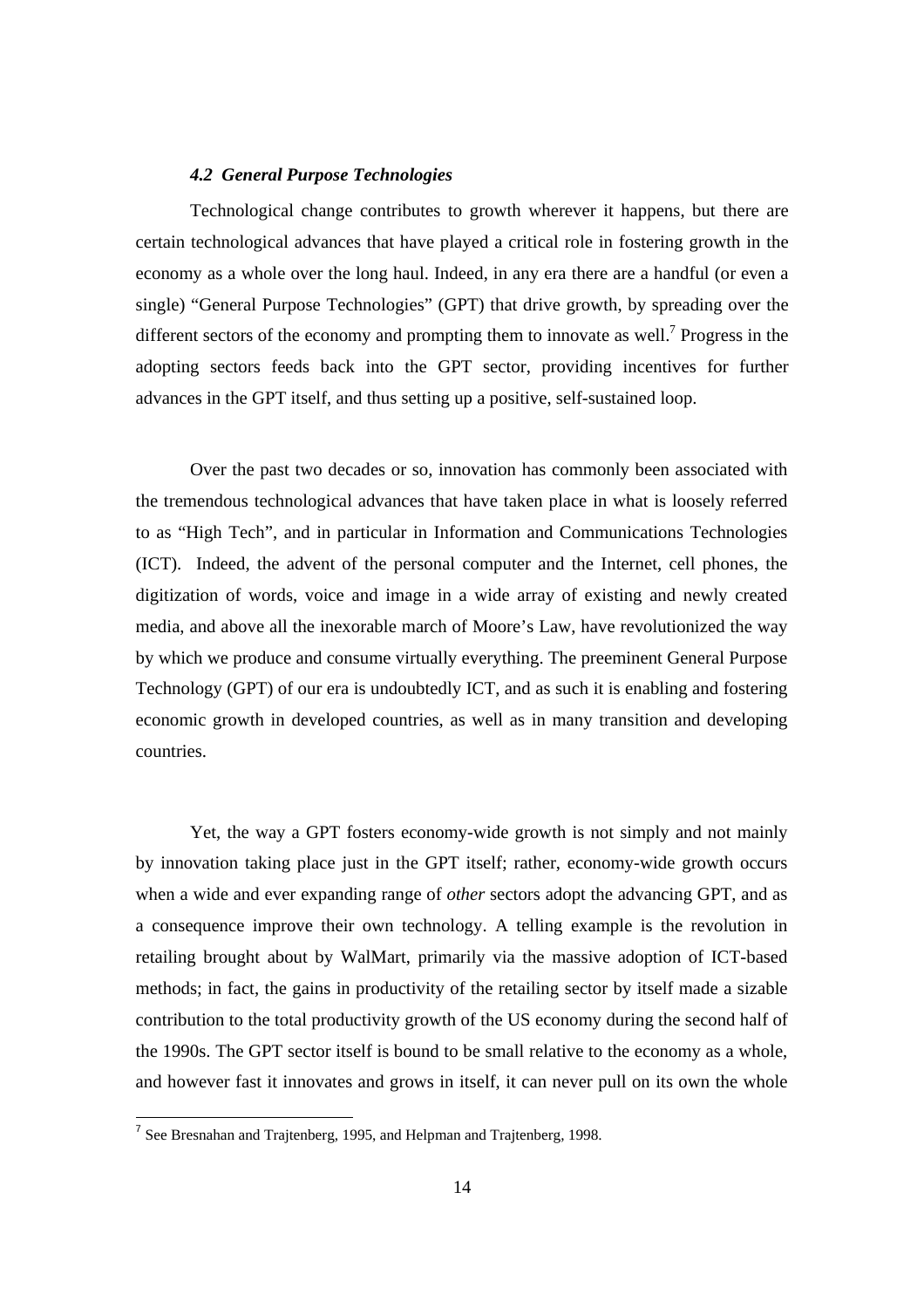economy (e.g. think of the steam-engine producing sector in the  $19<sup>th</sup>$  century, or the electricity sector in the first decades of the  $20<sup>th</sup>$  century). In that sense, the often used analogy of the GPT as a "locomotive" pulling the other sectors is wrong and misleading: if the rest of the economy fails to adopt widely the GPT, or fails to make complementary innovations in the adopting sectors, economy-wide growth will just not materialize.

A key issue then in "secondary countries," that is, in countries that are not at the frontier of the GPT, is how to allocate R&D and other innovative inputs so as to lever the growth potential of the prevalent GPT. What is clear is that just trying to jump into the bandwagon of ICT innovation per se is far from enough, and may not necessarily be the most effective strategy. Again, what needs to happen is that ever expanding segments of the economy adopt ICT in ways that increase *their* own productivity. These types of complementary actions (i.e. adoption of ICT, local innovations in traditional sectors, etc.) may well be less "flashy", less overtly "innovative", and therefore may not be deemed as worthy of support or encouragement, and yet these ultimately constitute the key to economy-wide growth.

Still, developing a local ICT industry, joining forces with ICT multinationals, and otherwise encouraging the ICT producing sectors may play an important role in the process of development. This is so both because of the concomitant development of local technological skills, managerial expertise, and world-class standards in ICT, and because such strategies require the wide opening of the economy, which brings in itself inflows of capital, expands trade, etc. In both dimensions then the spillovers of a thriving local ICT sector may play a crucial role in prompting the rest of the economy to follow suit. The point is that this latter stage may not happen by itself (or may take too long), and may therefore require government intervention.

Thus, growth-oriented innovation policies have to proceed from a far wider perspective than just promoting the ICT sector per se, and GPTs may well provide the guiding conceptual framework for that purpose. To repeat, the key point is not that ICT in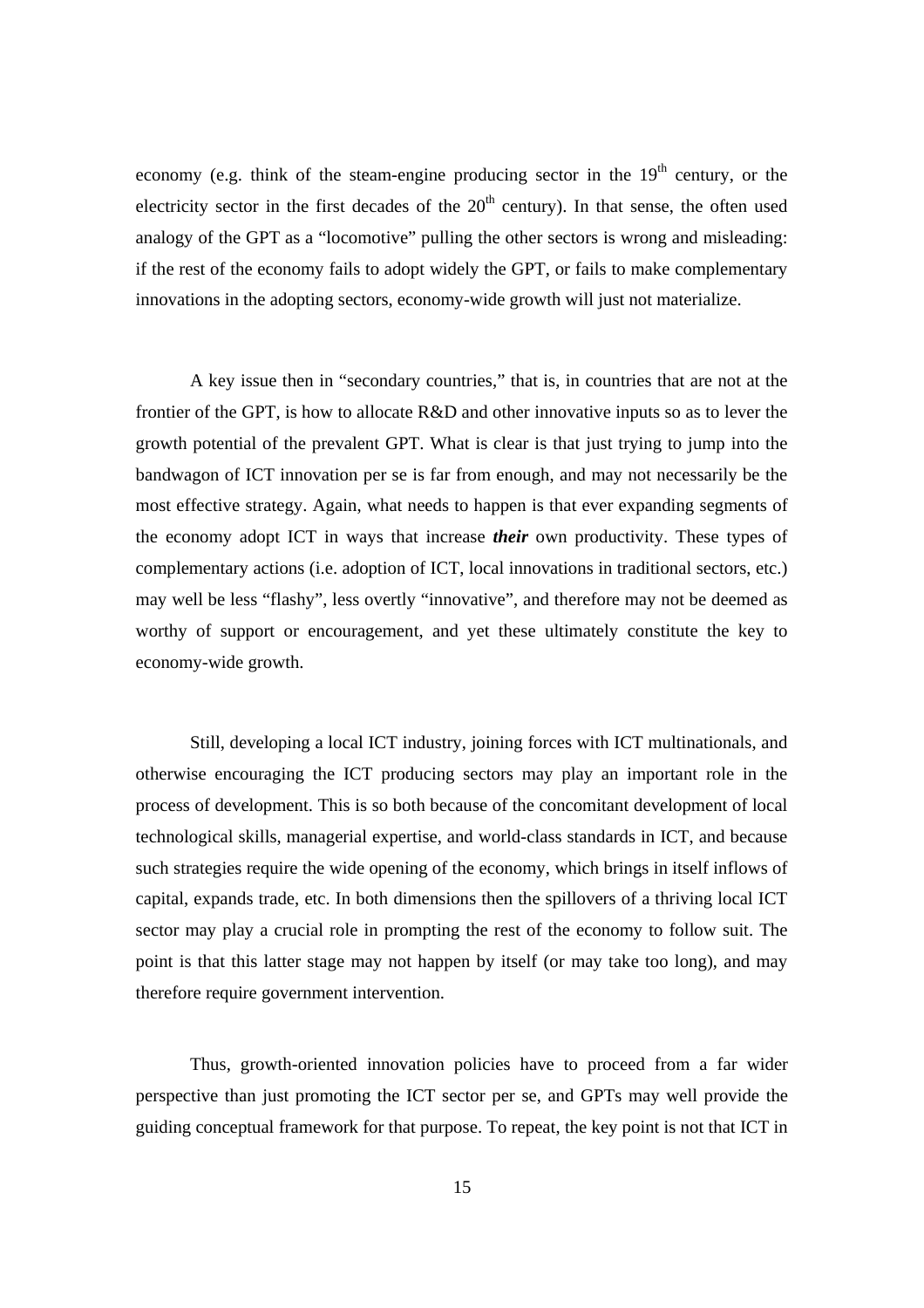and of itself "causes" growth, but rather that "innovational complementarities" in the adopting sectors ought to materialize for economy-wide growth to take place. The development of the ICT sector itself may be in some cases an effective stepping stone, but by no means the final destination. In fact, the recalcitrant problem may lie in eliciting adoption and innovation, not in ICT-producers but in those that could benefit from its use (see e.g. Jorgenson and Vu, 2005).

#### *4.3 Exports- vs. local markets-oriented innovation*

 The discussion above of "high tech" versus the rest of the economy already touched upon the issue of export-oriented innovations versus innovations aimed primarily at local markets; the two issues are connected and yet the latter is conceptually distinct and deserves further scrutiny. Widely held perceptions have it that in the era of globalization there is not such a thing as "local needs" or "local markets", particularly not in innovative technologies, but rather that virtually all relevant markets are global, and hence local innovators should aim at serving global demand rather than local niches. There is no denying of course that the ICT sector is preeminently global both in inputs and outputs, and that the extent of global specialization and cost arbitrage is increasing over time, leading to further productivity gains and faster innovation. To repeat, linking up with this vast, enormously complex and extremely dynamic technological web is for many countries a worthy policy goal. However, this does not imply that locally-oriented innovation is not desirable, and even critical for growth.

 To begin with, globalization does not imply homogenous demands, to be served by uniform products and services. Quite to the contrary, there is increased recognition of the inherent heterogeneity of preferences (and of "needs", even if this notion is ill defined in textbook economics) within specific markets, and of the vast opportunities both to increase consumer surplus and profits by catering to this heterogeneity. In fact, advances in ICT and in the Internet in particular are often heralded as providing the means for such "mass customization", that is, for tailoring products and services to the specific preferences of individuals, without sacrificing scale economies.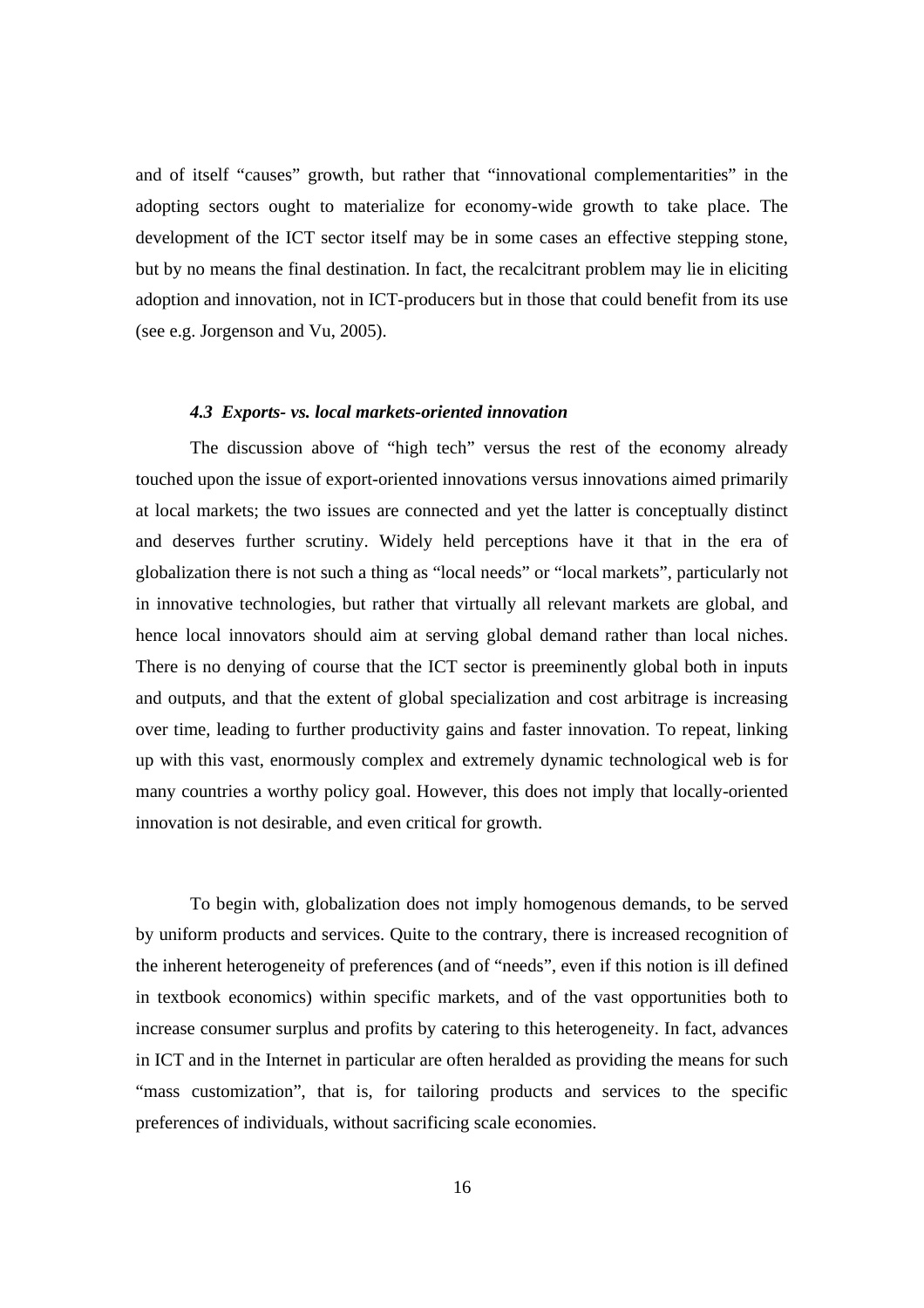What is true for markets *within* (advanced) countries surely holds *across* markets, across countries, across the development divide. That is, the needs to be served in developing countries differ from those of developed countries in a wide array of markets, and in some areas they may be radically different. Therefore, there is not such a thing as just one way of going about R&D and innovation, namely, plugging into the global network of high tech, in order to supply the demand emanating mostly from developed countries. Rather, there are vast areas of economic activity where innovation is needed to serve *local* needs, *local* demand, whereby "local" may mean a large fraction of the world population.

A few examples illustrate this point: In the area of health care, the incidence of diseases in less developed countries differs significantly from the western world, with the prime example being the prevalence of tropical diseases (e.g. malaria, parasites, yellow fever, etc.). Moreover, given the dearth of access to medical care, often even to elementary medicine, less developed countries require first and foremost innovative ways of delivering simple, cheap, easily administrated preventive medicine. Innovation in sophisticated technologies (e.g. fMRI, stents, "orphan" drugs for rare diseases, etc.) are virtually irrelevant for those countries, and in some cases may end up having the wrong unintended consequences (such as the widespread use of ultrasound in India to select male newborns).

 In the context of ICT, and software in particular, what less developed countries typically need is not more features in already highly complex and cluttered software packages, but rather simplicity of operation, "sturdiness", and backward compatibility, so that barely literate workers could use the software in a reliable fashion, and use older versions as well. The same applies to computers and computer-based tools. Likewise, one could think of innovations aimed at improving and reducing the costs of satellite based broadband to deliver Internet services to farmers in isolated villages, and search engines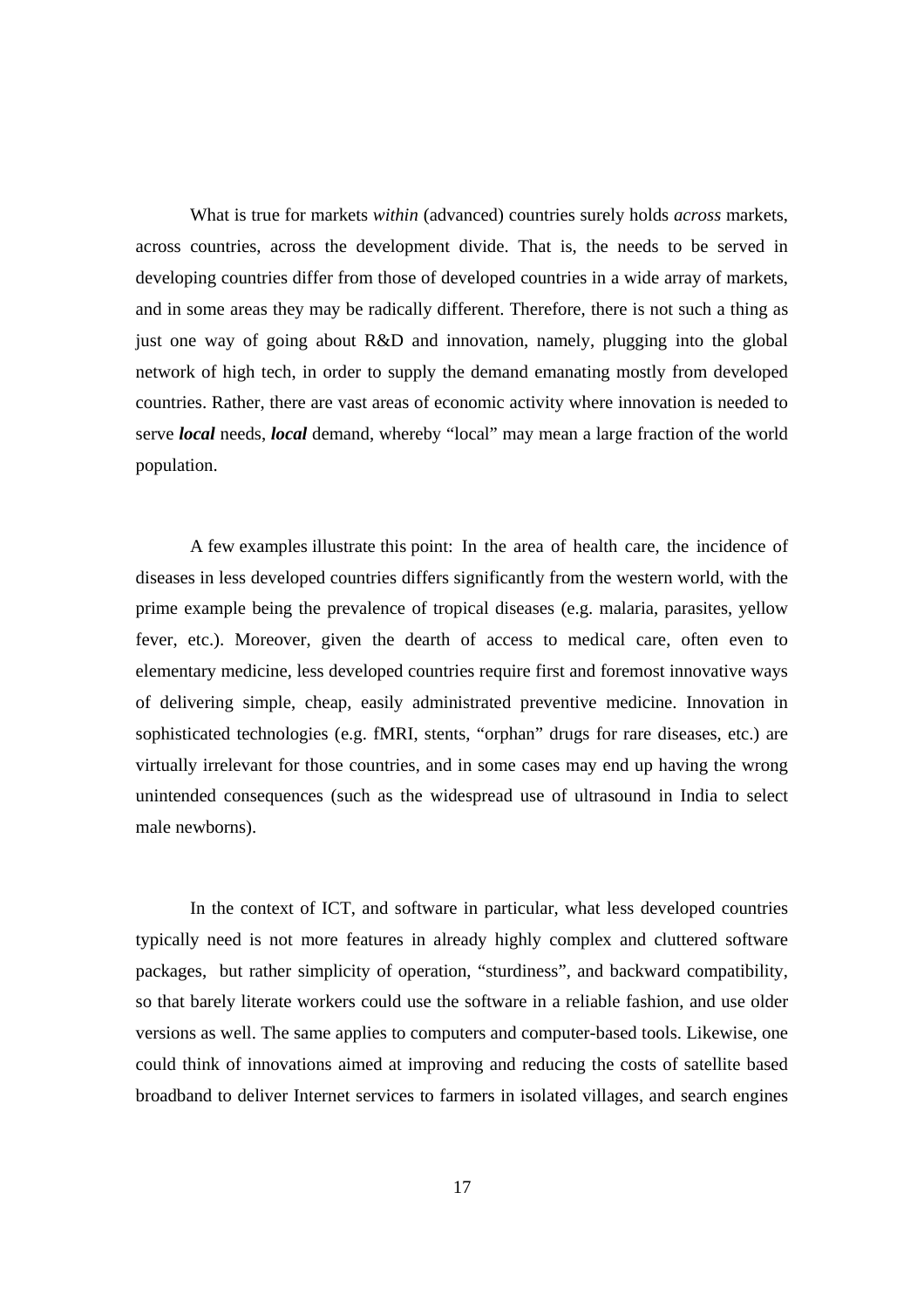tailored to their prime needs, e.g. having real time information on prices of crops and of agricultural inputs.

 It could be argued that if it were profitable to invest in innovation oriented towards local needs, then market forces would lead to it, and therefore there is no reason for concern. The following diagram exemplifies why that may not be the case:



*DG* denotes the demand emanating from high income countries (the "global" demand), whereas  $D_L$  stands for the local demand;  $AC$  is the average cost curve facing local entrepreneurs, which shape is driven by a fixed cost of innovating, assumed here to be the same both for innovations geared to local and to global markets. Absent intervention the local entrepreneur will surely develop an innovation to serve the global demand, since doing so would result in positive profits, whereas as things stand serving the local market would not even cover the fixed cost. Is it optimal then to leave it at that? Not necessarily: a small R&D subsidy may tip the balance and make it profitable to innovate for the local market, and the local surplus generated may be significantly larger than the subsidy. Recall that the "global" consumer surplus (under the  $D_G$  demand curve) is irrelevant from the standpoint of the local economy, only the profits count, whereas if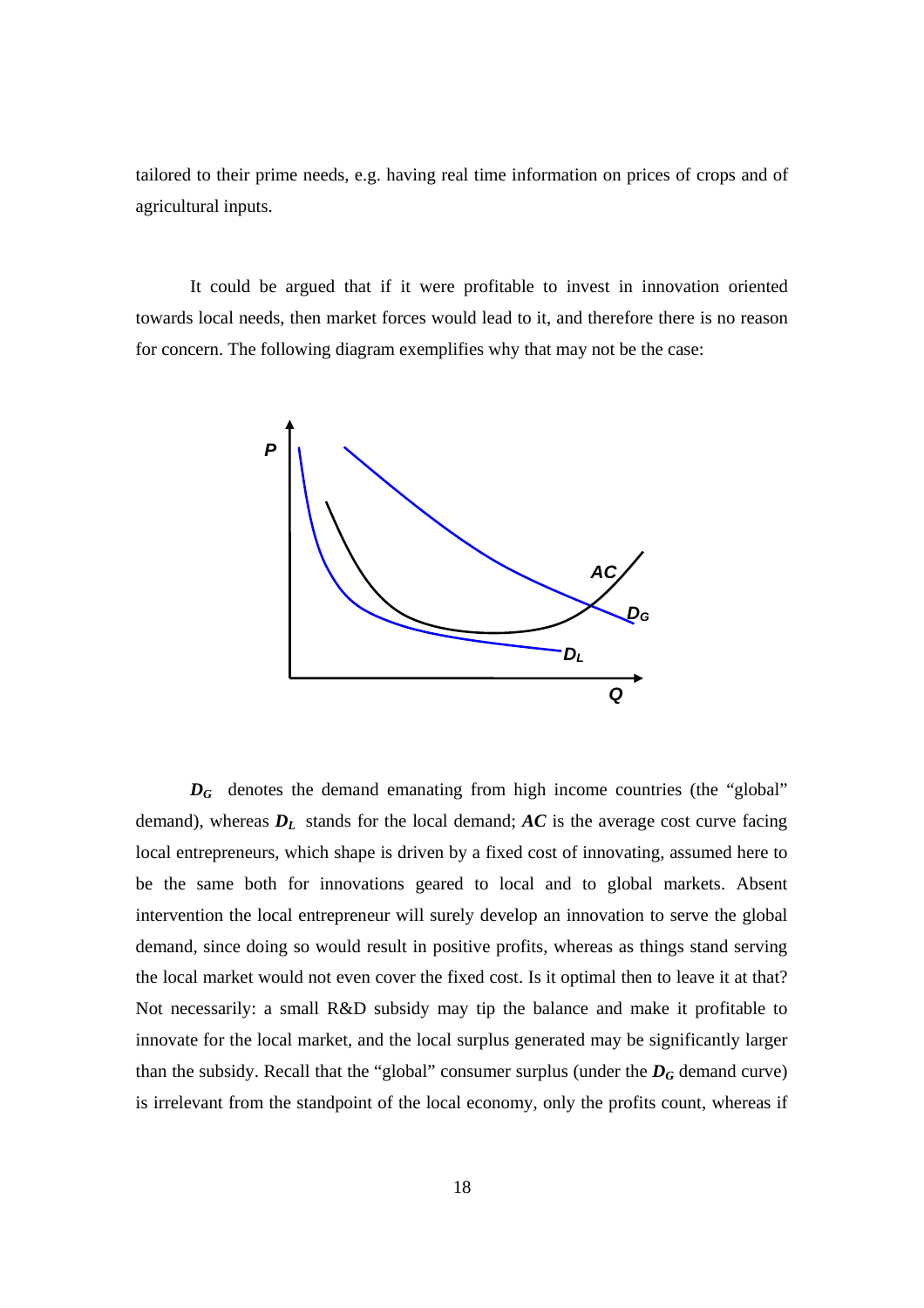serving the local demand *both consumer and producer surplus* should count equally. In particular, the social gains of serving the local market in terms of consumer surplus may be very large, as is likely to be the case in the area of medical care (e.g. developing a malaria vaccine). Moreover, local spillovers may be in some cases more significant and more widespread if innovating for the local market, if only because of demonstration effects, but that remains of course to be established empirically.

# **4.** Success in innovation, elusive growth: the case of Israel<sup>8</sup>

The development of an innovative and highly successful Information and Communications Technology (ICT) sector in Israel constitutes an interesting case that exemplifies both the potential and the limitations of a "High Tech" strategy as a lever for economic growth. Let us start with a brief recount of the background factors that led to the design of far-sighted innovation policies and to the ensuing emergence of the High Tech sector. After two decades of extraordinarily rapid growth, the Israeli economy had reached an impasse by the early 1970s: the big waves of immigration had subsidized, and the economy had outgrown the centralist mold that worked so well initially. Israel had little natural resources, but plenty of highly skilled manpower, as well as scientific and technological prowess, and hence the question was how to mobilize these assets for economic growth. It is important to point out that at that time the by now commonplace notions of "High Tech", "Knowledge Economy" and the like were not part of the lexicon, and economists were still a long way from appreciating the centrality of innovation and R&D as mechanisms for *endogenous* growth. The Israeli government made then a crucial strategic decision: to jump start and breed a "science-based" sector, by providing broad financial support for commercial R&D and making up for market failures.

#### *5.1 Innovation policies in Israel*

 From the start the hallmark of Government policy in this realm was "neutrality", meaning that the government does not "pick winners", does not decide which sectors, firms or technologies to support, but rather responds to market demand and signals. This

 $8$  For background on innovation in Israel see Trajtenberg (2001) and (2002).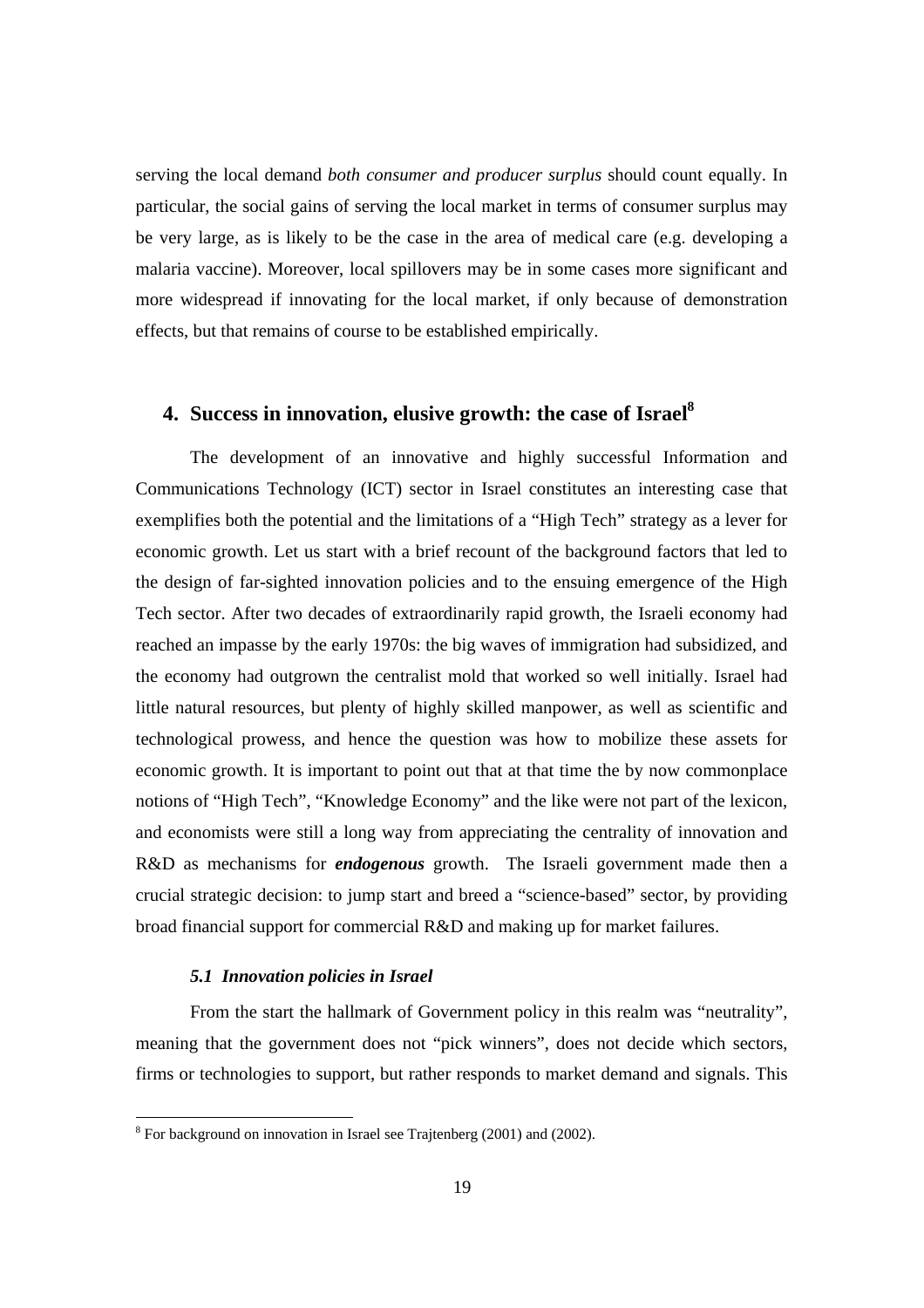proved to be a crucial feature that surely played an important role in ensuring the long term success of the strategy. Another defining characteristic of Israel's innovation policy has been its dynamism: new and varied programs have been created in response to changing needs, and existing programs are constantly fine-tuned in light of market developments. The key instrument is the matching grants program, administered by the Office of the Chief Scientist (OCS) at the Ministry of Industry and Trade, which is the main government body in charge of innovation policy. Firms submit proposals for R&D projects, which the OCS reviews according to set criteria that include technological and commercial feasibility and merit as well as risks, and also the extent to which these projects can be expected to generate spillovers.<sup>9</sup> Projects that qualify receive a grant (or rather a conditional loan) of up to 50% of R&D costs; if the project succeeds the recipient pays back the grant in installments defined as a fixed percentage of sales of the product stemming out of the R&D project (about 3% of sales per year).

In the early 1990s a series of novel programs were set up, of which the most important were the "Magnet" industry-academy consortia program, the "incubators" program, and the "Yozma" program jump-starting the venture capital sector. The "Magnet" Program, instituted in 1993, supports the formation of consortia made of industrial firms and academic institutions in order to develop *generic, pre-competitive* technologies. These consortia are entitled to multi-year R&D support (usually 3 to 5 years), consisting of grants of 2/3 of the total approved R&D budget, with no repayment requirement. The consortia must be comprised of the widest possible group of industrial members operating in the field, together with Israeli academic institutions doing research in scientific areas relevant to the technological goals of the consortia. Current consortia include nano functional materials, streaming media messaging, and digital printing.

Incubators are meant to provide fledgling entrepreneurs with the basic means required at the very early stages, in order to develop their innovative ideas and set up new businesses, including financial support, physical installations, and advisory services. The

<sup>&</sup>lt;sup>9</sup> Spillovers became an explicit criterion only recently, following a rewriting of the R&D Law.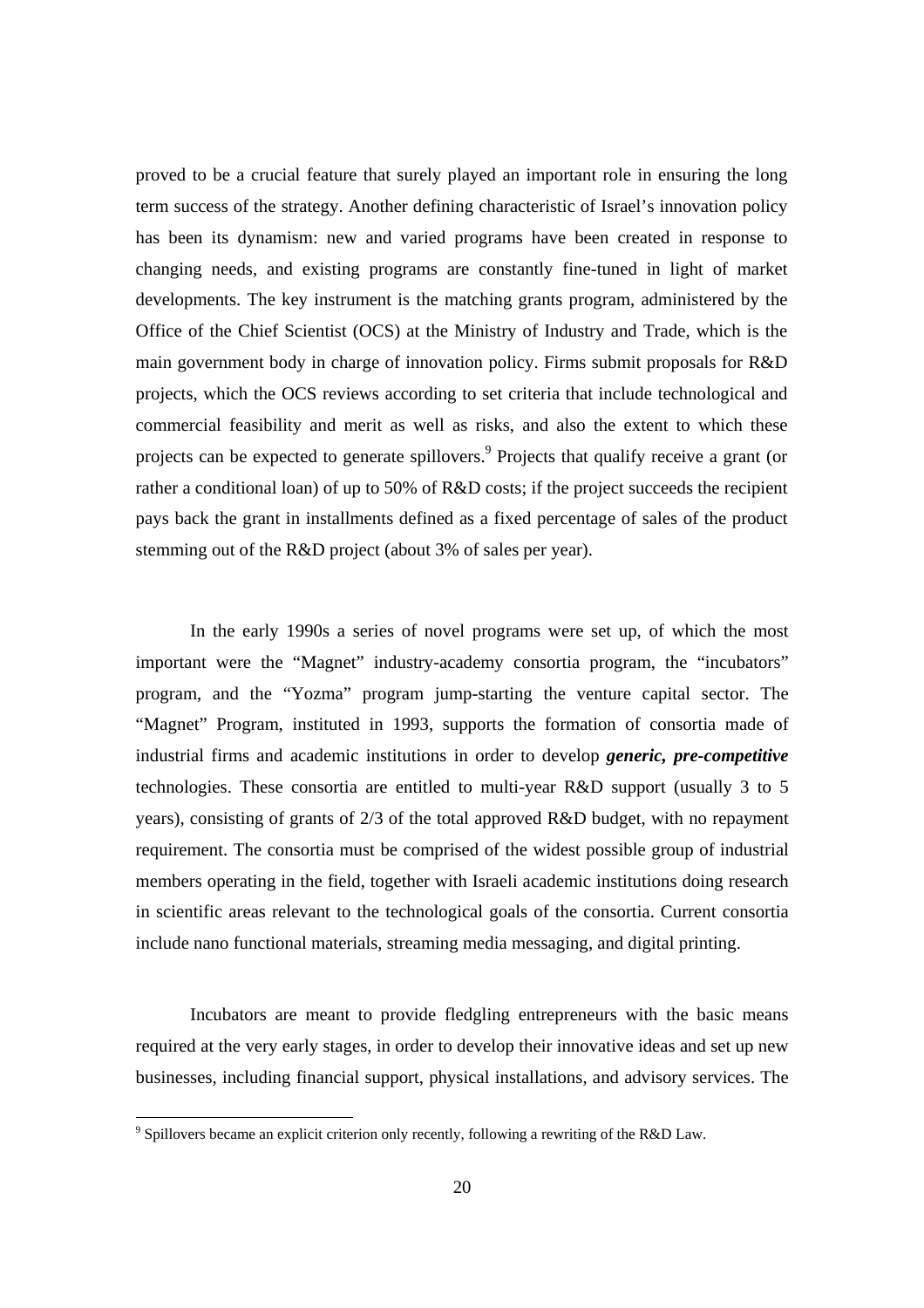program was introduced in the early 1990s, when immigration from the former Soviet Union had reached its peak. Many of these immigrants were scientists and skilled professionals that had plenty of ideas for innovative products, but were lacking in virtually all other dimensions required for commercial success, from knowledge of commercial practices in western economies, to managerial skills and access to capital. The premise is that the technological incubator would significantly enhance the entrepreneur's prospects of raising further capital, finding strategic partners, and thus emerge from the incubator with businesses that can stand on their own. Even though it originally targeted new immigrants, the program is open to all.

From the start, government support to R&D was meant not only to incentivize innovative activities, but also to compensate for the lack of well-developed capital markets. With few exceptions, the high tech sector could not rely on local sources of finance and, given the impediments at the time, for the most part could not raise capital abroad either. Thus, the R&D subsidies provided by the OCS fulfilled also an acute *financial* need, but they could hardly make up for the dearth of other financial sources. In addition, Israeli high tech firms were traditionally strong in technology but lacking in managerial expertise and competencies. Recognizing these needs, the government decoded to establish in 1992 the "Yozma" program,<sup>10</sup> which was meant to jump-start the venture capital market in Israel. Yozma established a number of venture capital funds, that were initially funded by the government but that included also local and foreign private investors. The "carrot" offered to the latter was the issuing of options to buy Yozma's shares in these funds in 5 years time at a predetermined price. Yozma managed to attract prominent foreign multinational investors (the likes of Advent of Boston, GAN of France, Daimler-Benz of Germany, the China Venture Management of Taiwan, etc.), which brought along not only their financial resources but most importantly their expertise. Shortly after its establishment, Yozma managed to set up 10 venture capital funds and helped raise close to \$200 million.

<sup>&</sup>lt;sup>10</sup> "Yozma" means "initiative" in Hebrew.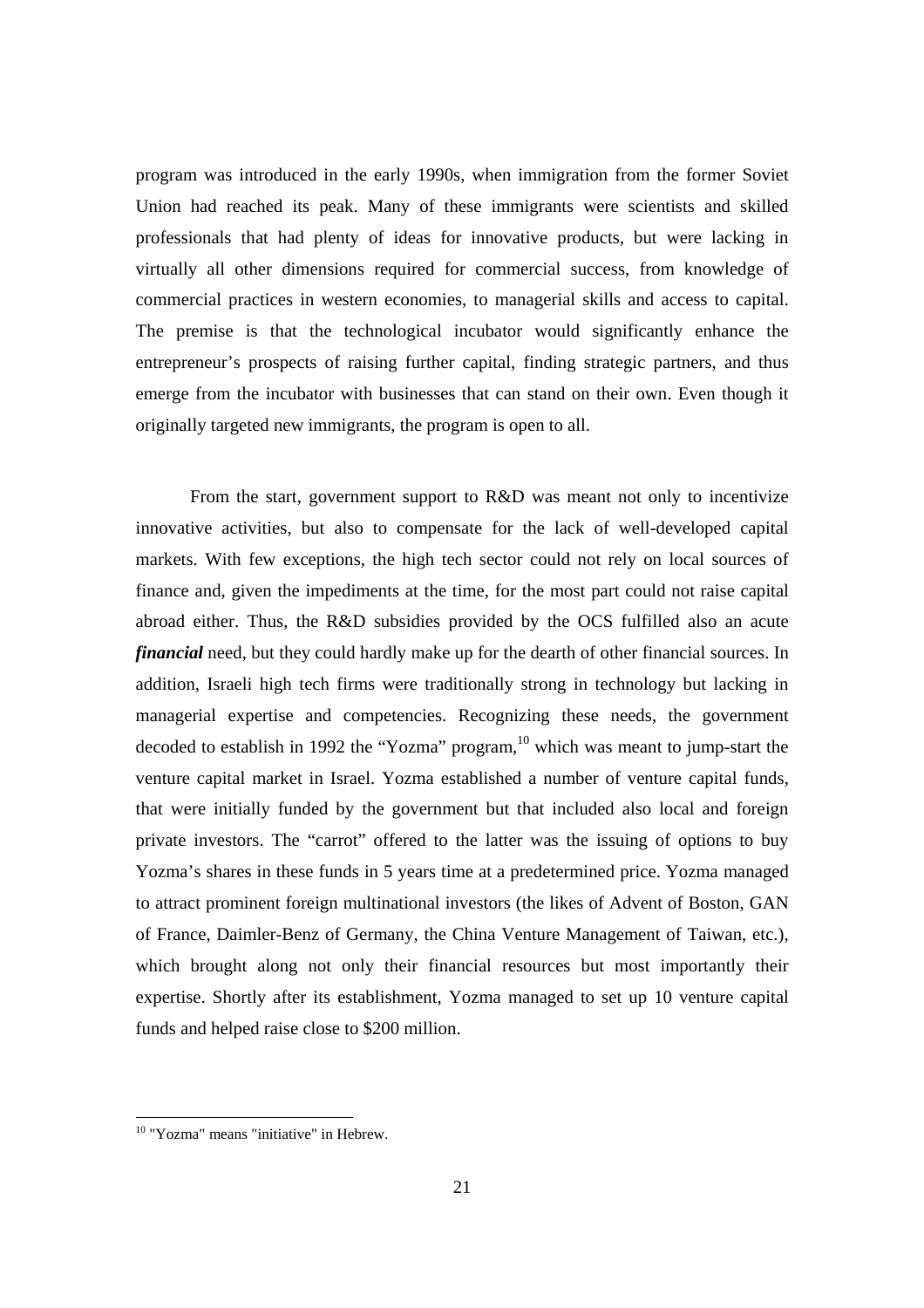Contrary to other government programs, Yozma had at inception a fixed life expectancy of 7 years. In fact, though, its rapid success allowed it to terminate its activities early on: in 1997 its direct investment portfolio was privatized, and thus its mission came to an end. Since then the venture capital market in Israel has boomed, with over 80 funds in operation, having raised close to \$10 billion during the period 1993- 2000, with actual VC-backed investments reaching a high of 2.7% of GDP in 2000 (a world record – see Avnimelech and Teubal, 2005). In addition, capital markets have greatly expanded in Israel since the mid 1990s, and international access has improved dramatically; for example, Israel is the foreign country with the largest number of IPOs in Nasdaq (closely contested by Canada). This burst of funding sources imply that government support to R&D can confine itself to its original role of subsidizing innovation in order to bridge the gap between the social and the private rate of return, without having to take on a further financial role.

## *5.2 Outcomes*

These policies, together with other contributing factors (such as the training of young cadres of ICT specialists by the defense sector, the immigration from the former Soviet Union, etc.) managed to unleash the potential embedded in Israel's abundant human capital. The following facts and figures summarize the staggering development of High Tech in Israel since the early 1990s:

- The ICT sector grew during the decade of the 1990s at an average rate of 16% per year, jumping from 5% of GDP in 1990 to 14% in 2000, and contributing a full 1/3 of the growth of GDP.
- ICT exports grew over the 1990s by a factor of *6*, reaching \$15 billion by 2000, and accounting for 1/3 of total exports.
- The Venture Capital sector became the 2nd largest in the world after that of the US.
- Israel stands internationally as number 4 in terms of number of patents per capita granted by the US Patent Office to Israeli inventors, after the US, Japan, and Taiwan.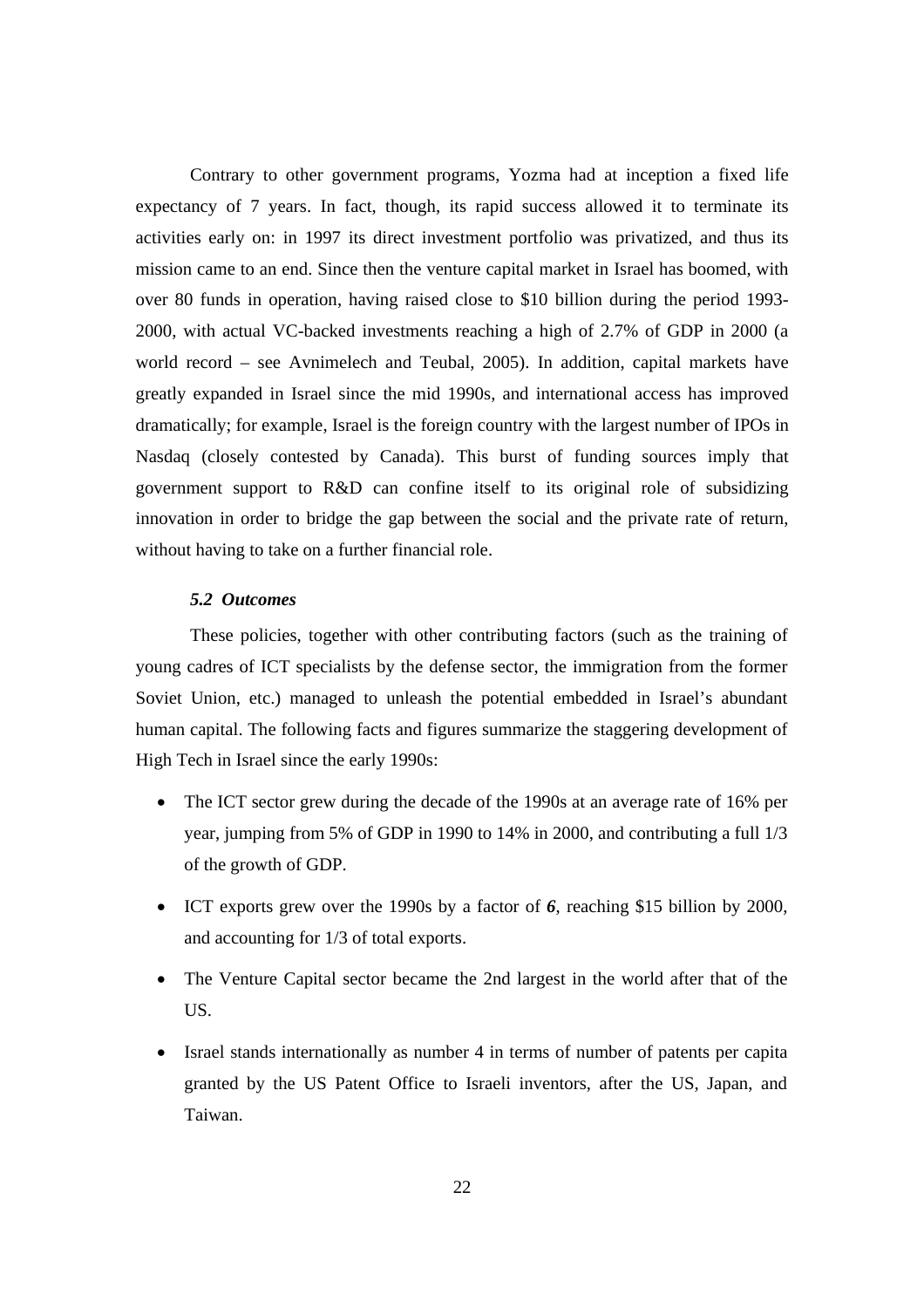- Israeli original innovations include major breakthroughs such as ICQ, the disk-onkey, cardiac stents, a camera/pill for gastro imaging, shopping.com, etc.
- The R&D/GDP ratio reached a high of *4.6%* in 2004, the world highest; the number of high-tech companies is estimated at 4,000.

For all the staggering success of the ICT sector, the rest of the economy experienced very sluggish growth during the same period and beyond; thus, in recent years (1996-2004) the ICT sector grew at an annual rate of 10.5%, whereas the rest of the economy grew at just 2.3%. Furthermore, and as can be seen in Table 1, in many sectors total factor productivity actually *declined***.** The gap between ICT and the rest manifested itself also in increasing socio-economic inequality, and in fact the overall picture that emerges is that of a "dual-economy." This is of course problematic from a normative viewpoint, but moreover, a "dual economy" may affect the growth potential of the economy, by restricting the future pool of skilled labor, and otherwise creating frictions and tensions that are detrimental to growth.

| Table 1<br><b>Growth of Total Factor Productivity in Israel</b><br>Selected sectors, average annual rates, 1996 - 2004 |        |  |
|------------------------------------------------------------------------------------------------------------------------|--------|--|
| Manufacturing                                                                                                          | 0.4    |  |
| Transportation                                                                                                         | $-0.4$ |  |
| Construction                                                                                                           | $-2.0$ |  |
| Retailing and business services                                                                                        | $-3.3$ |  |
| $-0.8$<br>Average for the business sector                                                                              |        |  |
| Source: Bank of Israel Annual Reports                                                                                  |        |  |

# *5.3 Accounting for the gap*

Why this gap? Why the dual-economy? This is a key question not just for the specific case of Israel but also to understand the limitations of narrowly targeted innovation policies. A whole range of factors surely impinge on the wide disparity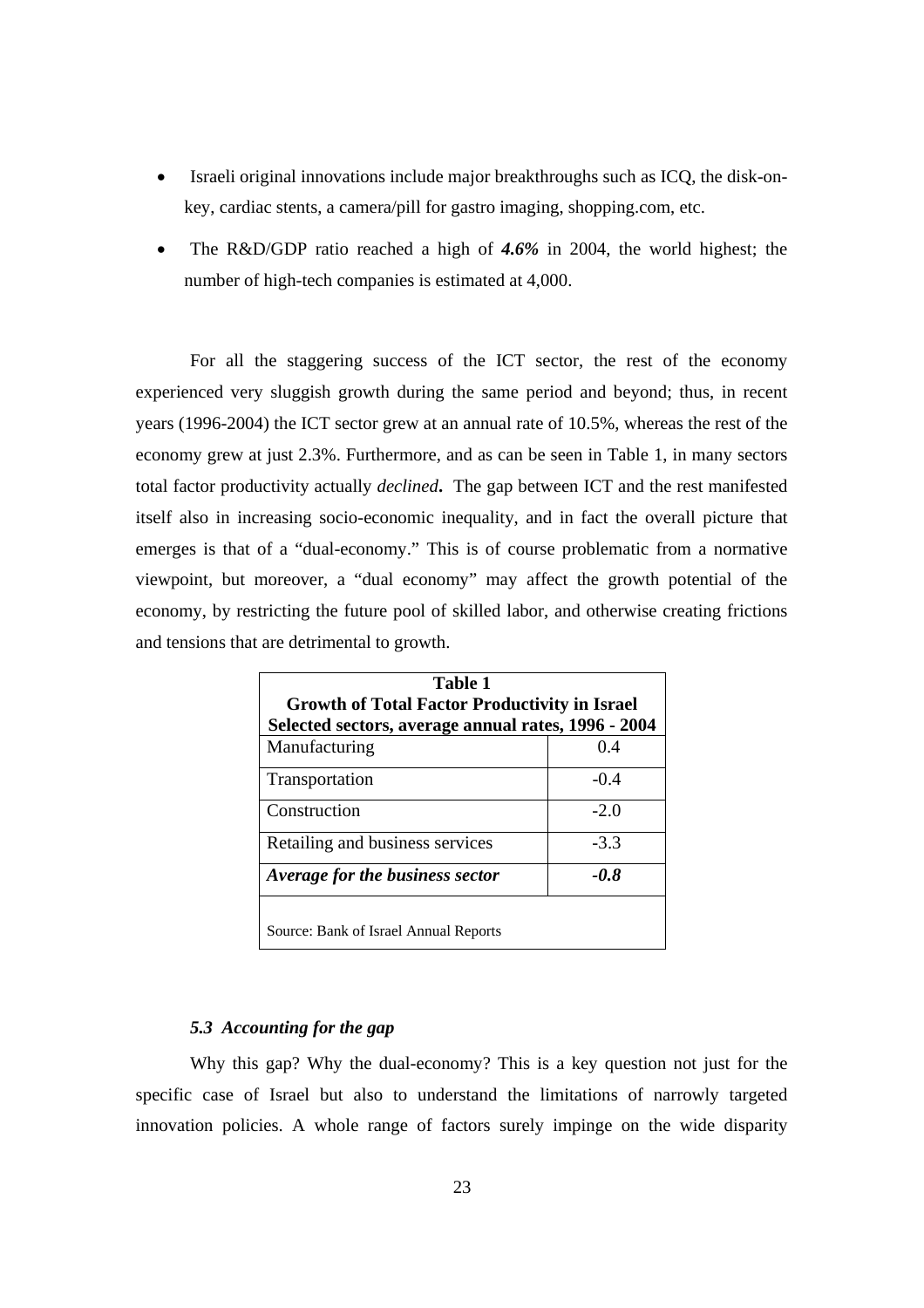between the performance of the High Tech sector and the remaining 85% of the Israeli economy; here though I shall focus just on those that are of particular relevance for the issue at hand. First, despite the overt and formal neutrality of the R&D policies, in fact support was given almost exclusively to *product* innovations rather than to *process* innovations, which implied also a sectoral (unintended) bias, favoring ICT. Indeed, 79% of Industrial R&D in Israel goes to ICT, whereas the average for OECD countries is just 21%. Process-based sectors such as chemicals and many of the service-based sectors shied away from seeking  $R&D$  support,<sup>11</sup> and hence invested little in innovation and remained technologically laggard.

The second pertinent factor is that most industrial R&D was aimed at exports,  $12$ and hence the ensuing innovations had little if any impact on the rest of the Israeli economy. As already suggested in section 4.3, the innovations developed locally were designed from the outset to serve markets abroad, according to the needs and specifications of users there, and hence they may have increased productivity and/or consumer surplus in the *importing* countries (if only marginally) rather than in Israel. Surely some of these innovations served also Israeli users, but that was just incidental and not a prime effect. As to the profits accruing to the exporting innovators, these typically capture just a fraction of the benefits that their innovations bestow on users, particularly in the global, highly competitive markets in which they operate. In other words, spillovers from inventors to users flow mostly out of the country, without benefiting much the rest of the economy. The geographical proximity of a local booming ICT sector seemed to have mattered little for the non-ICT sectors in Israel, both because the innovations generated by the former were not tailored for or aimed at the latter, and moreover, because the two types of sectors did not engage in the type of dynamic interaction associated with "innovational complementarities" (as discussed in the context of GPTs). The presence of a local, innovative ICT sector surely mattered in terms of contributing to the available pool of highly skilled workers (in ICT), that could then be

 $11$  There was no explicit exclusion of these sectors, but as suggested the equilibrium that emerged was such that it de facto favored electronics, communications, computerized equipment, and the like, and not processes-based sectors.

 $^{12}$  In fact the R&D Law of 1984 explicitly favored export-oriented R&D projects.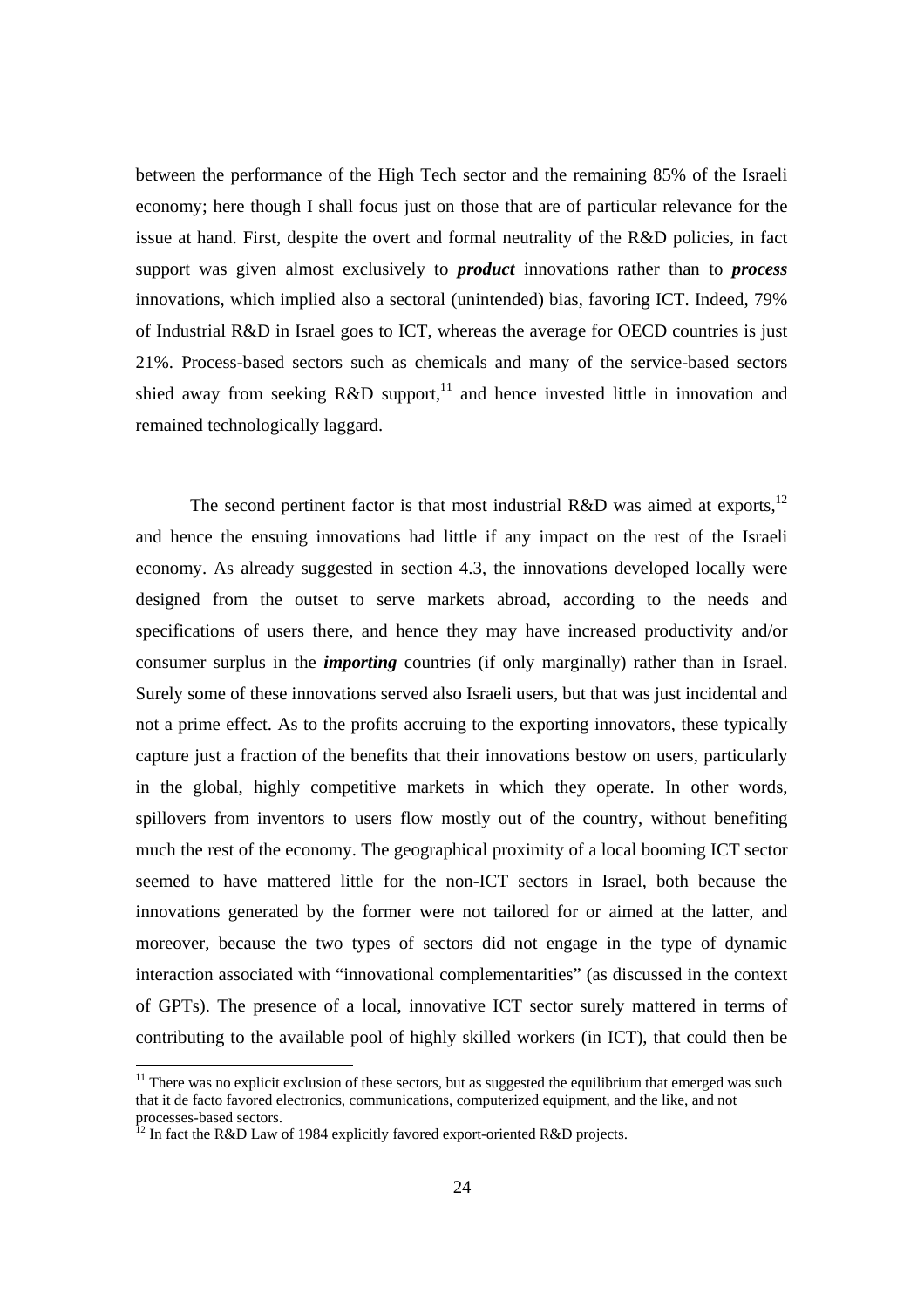employed in the non-ICT economy. This sort of spillover should not be underestimated, but the fact is that, lacking its own innovative drive, the TFP of non-ICT sectors exhibited a poor record at the same time as ICT flourished.<sup>13</sup>

The third factor is that a tangible fraction of industrial R&D in Israel is done by local labs of multinationals corporations, such as Intel, Motorola, IBM, National Semiconductors, etc.<sup>14</sup> The knowledge generated by these labs goes of course to serve the global needs of the parent companies, and have little relevance for the Israeli economy as such. The Centrino chip which now powers most laptops in the world was developed by Intel's R&D lab in Haifa, Israel; it was widely regarded at the time as a crowning technological achievement, and yet virtually none of the benefits that the chip confers to Intel or to the final users flow back to the local economy.<sup>15</sup> Furthermore, the fact that these labs draw highly skilled workers from a limited labor pool means that their salaries go up, potentially hurting other (local) Israeli High Tech firms.16 There are countervailing effects as well: the experience gained by the R&D personnel may well transfer to other firms via mobility of workers, and the same goes for managerial expertise. The presence of flagship labs of mainstay multinationals surely enhances the overall reputation of Israel's High Tech sector, it signals its perceived capabilities as well as the confidence of the likes of Intel, and it thus contributes to attract investment (at times by the same multinationals) and to open up global markets. It is very hard to assess the net effect of these factors, but the point to emphasize is that the impact of a given innovation on the local economy depends in large measure on who owns the IP generated, where does it flow to, what sort of lateral connections are there, etc. and not just on the geographical location of the R&D lab.

 $13$  Much more empirical research is needed though to shed light on this set of issues.

<sup>&</sup>lt;sup>14</sup> The R&D done by these labs account for about 15% of business-sector R&D, and hence for ~ 0.5% (half a percent) of GDP.

 $15$  In some cases though the multinational has a large operation in Israel, with "lateral" connections between the different parts of the operation (e.g. R&D and manufacturing) so that local spillovers are much more likely to occur.

<sup>&</sup>lt;sup>16</sup> The extent of this effect depends of course upon the labor supply elasticity; in the late 1990s for example it proved to be quite inelastic, with overall increases in R&D spending by the business sector causing more of spiraling rise in salaries rather than an increase in the amount of real R&D performed.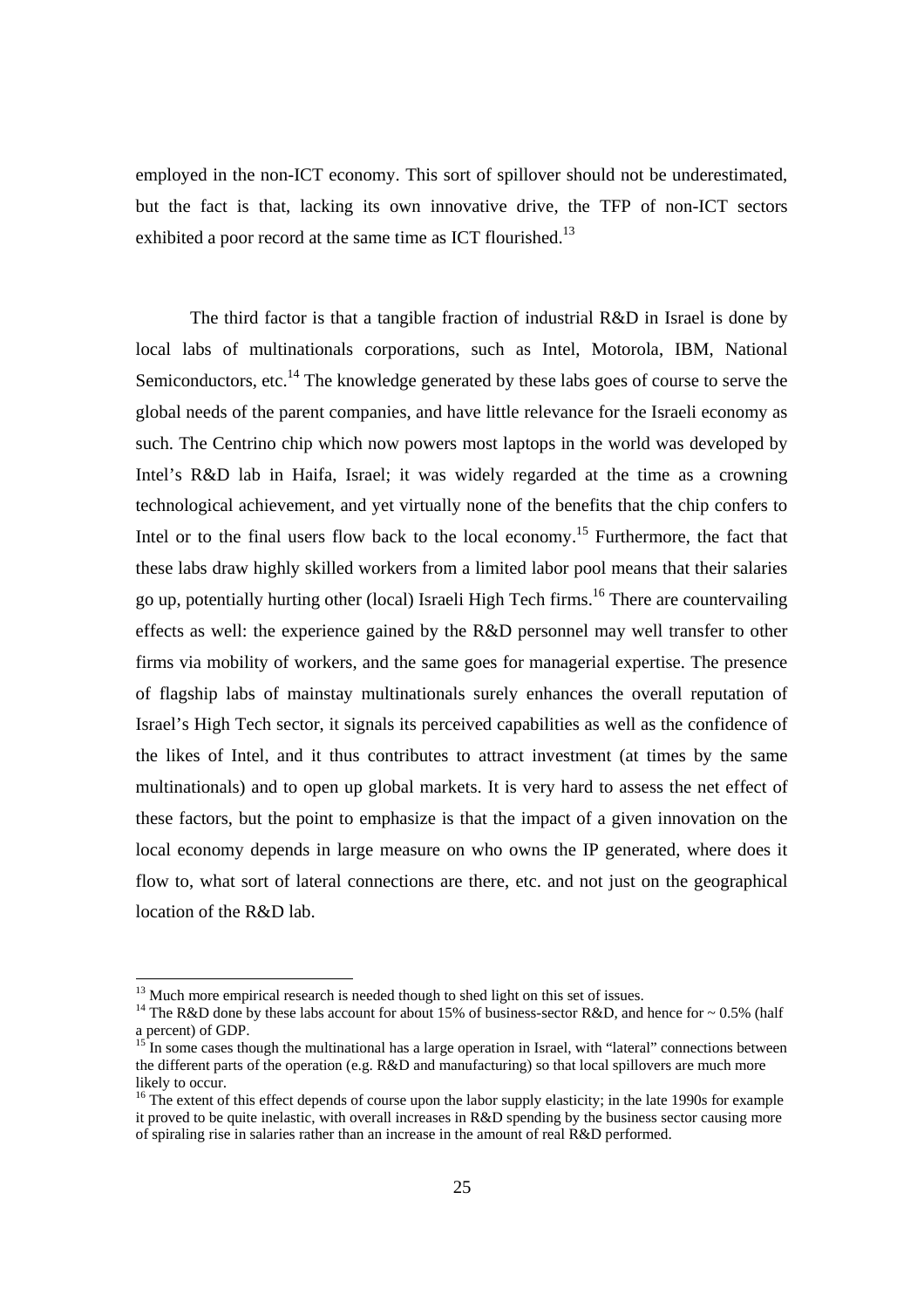Finally, the massive involvement of venture capital funds raises some troubling questions about the final destination and economic impact of local innovations. The modus operandi of VCs is such that they have to exit after  $5 - 7$  years, which in the case of Israeli-backed startups means, more often than not, selling off to US companies. In some cases local operations continue, in others most if not all of the activity is transferred abroad as well. Thus, and once again, the knowledge assets generated locally by Israeli inventors often end up contributing to the development and profitability of foreign firms, rather than to the growth of the Israeli economy. The later would be the case if those same startups were to keep growing organically in Israel, perhaps acquiring other companies themselves, or sell off/merge with other Israeli companies. The point is that the mode of financing may affect the final destination and hence economic impact of the innovations. Surely VCs are much more than just a way of financing high risk new ventures: they provide expert screening, global connections, managerial expertise, etc. However, in a small open economy these come at a price, i.e. a higher probability that the knowledge generated will be of little direct consequence for the local economy, save spillovers. Note that this is to a large extent dependent upon the size of the economy: the larger and more advanced the local economy, the higher the chances of local exits.

To sum up, R&D in Israel has been heavily concentrated in ICT, and in product rather than process innovations, implying that most of the Israeli economy has not engaged in innovation, even though its High Tech sector is remarkably advanced. Furthermore, the fact that innovations in Israel are aimed for the most part at exports, that a significant fraction of the R&D is performed by multinational labs, and that over 40% of startups are financed by VCs, mean that a great deal of the benefits from those innovations flow to firms and users abroad, rather than to the local economy. Indeed, there is a glaring disconnect between the fact that Israel spends 4.6% of GDP on R&D, which does in fact generate a vast amount of cutting-edge innovations, and the snail-pace growth of the non-High Tech economy. Somehow along the way the potential benefits of this innovation-based strategy are partly dissipated, and fail to reach most of the sectors in the local economy and most of the population. This is then a cautionary tale of the limitations of even the most successful innovation strategy: in a global economy such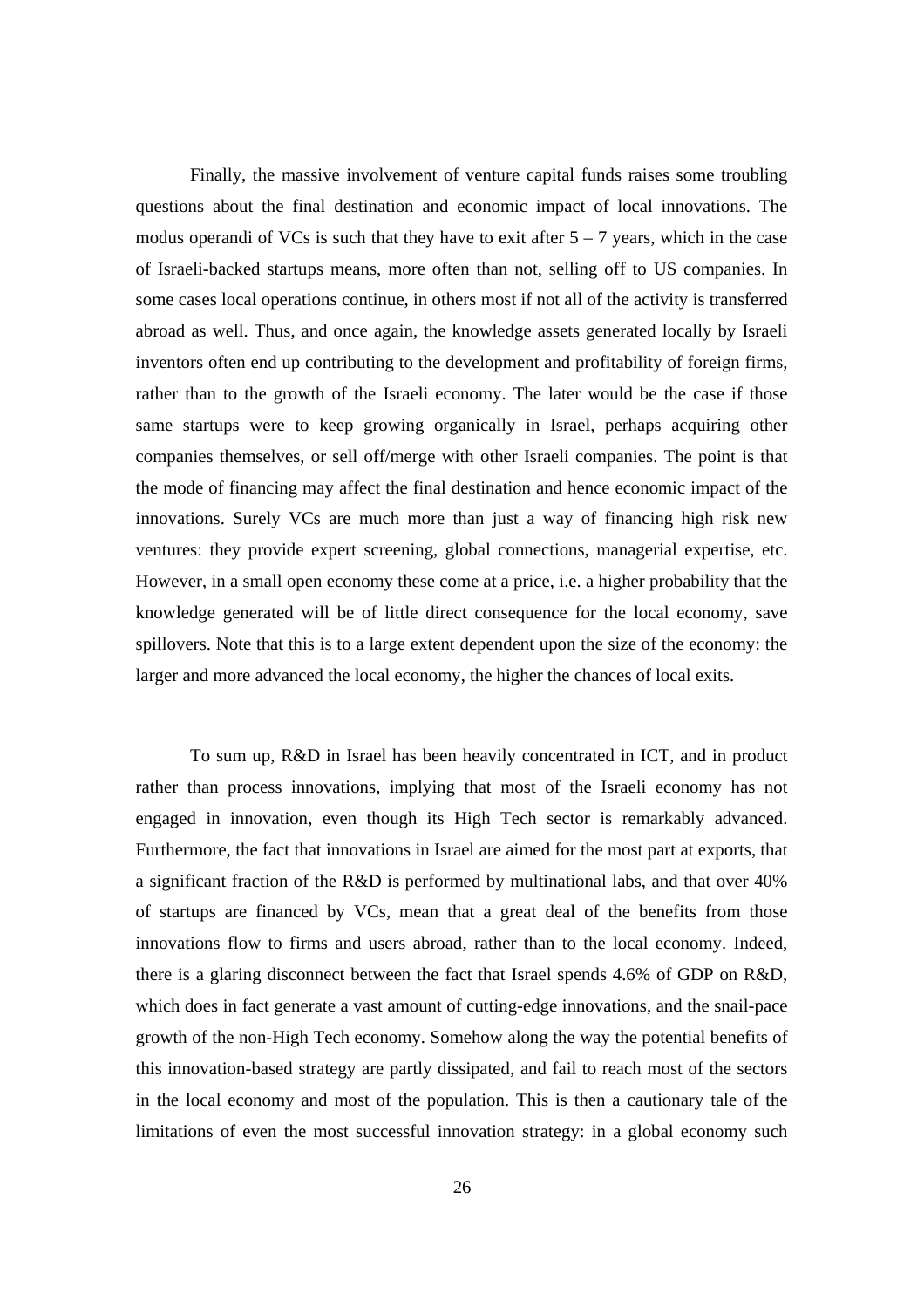strategies should address not only the generation of knowledge but also its destination and ultimate economic impact.

# **5. Spillovers in developing economies**

The discussion in section 3 singled out the existence of spillovers as the foremost rationale for government intervention in fostering innovation. However, I referred there just to the commonly held conception of spillovers, that is, technological externalities from one inventor to another, and from inventors to consumers. The intention here is to widen the notion of spillovers and explore it in more detail, emphasizing those aspects that are particularly relevant for developing economies: post-innovation competition within markets, and demonstration effects in the diffusion of innovations.

#### *6.1 Post-innovation competition*

Once an entrepreneur breaks the mold of an otherwise static market and introduces an innovation, her rivals will typically be forced to respond in kind, that is, by innovating as well. Thus, post-innovation competition may play a significant role in triggering further innovation, and in that sense should be part and parcel of an expanded view of spillovers.17 Whether a market is dominated by a tight oligopoly, or characterized by cut-throat price competition, innovation often provides the only viable strategy for new entrants or aspiring small firms striving to grow or to improve profitability. If an entrepreneur does succeed in innovating in an otherwise static market, such action is very likely to trigger a response from her competitors that involves innovation on their side as well. That is, maverick innovators may elicit a competitive response that entails a process of "spiraling innovations" in the market, which benefits go far beyond those that accrue to the originating entrepreneur, and hence fall under the umbrella of spillovers.

<sup>&</sup>lt;sup>17</sup> Notice that I am not referring here to the well known question of the relationship between the extent of competition in the market and the *ex ante* incentives to innovate – the so-called "Schumpeterian hypothesis" – but to the ex post, competitive response to innovation.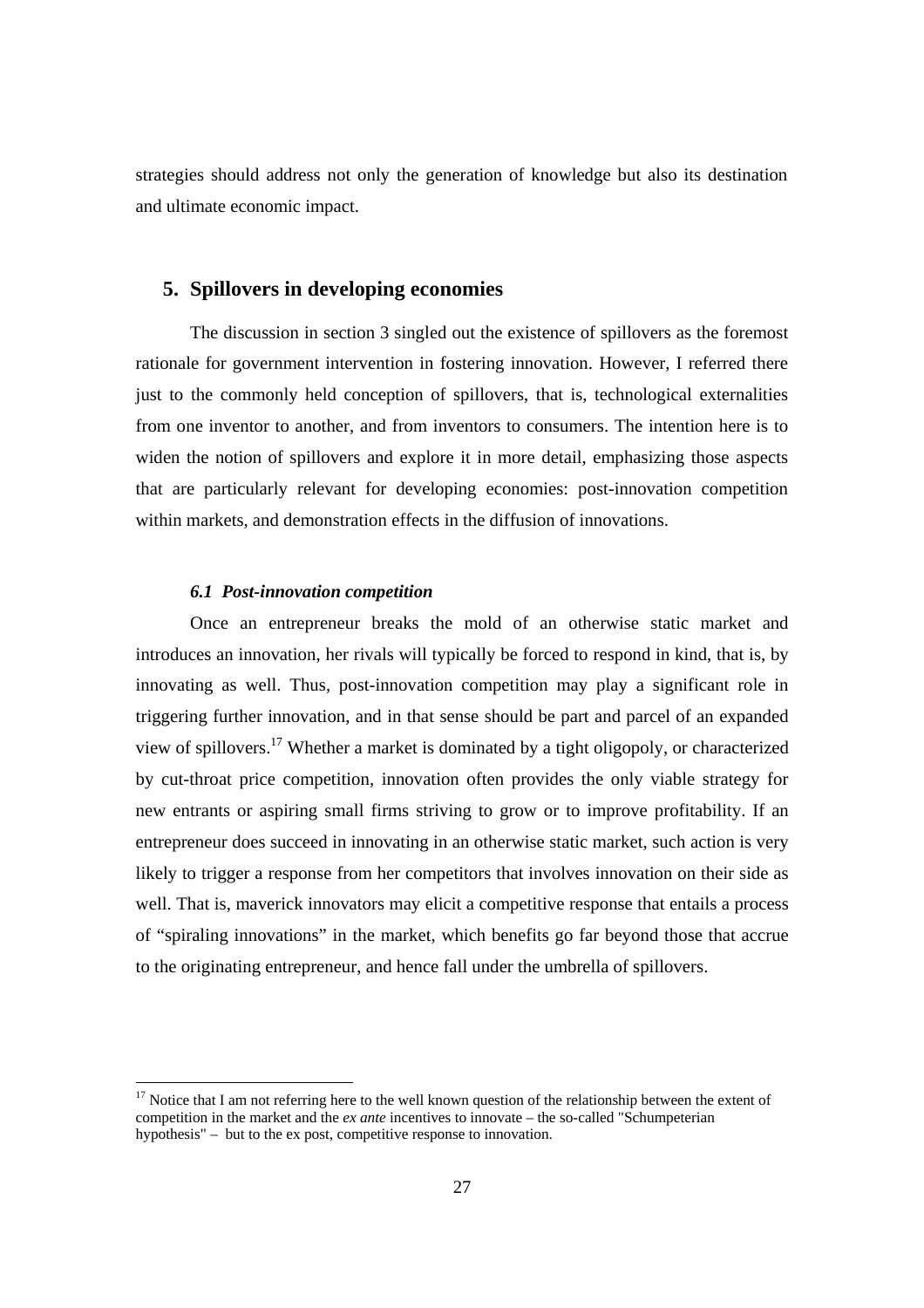Markets in developing countries tend to be both highly concentrated and technologically stagnant, and for the most part do not exhibit Schumpeterian "gales of creative destruction." Contrary to the requirements of competitive markets in the *static* sense (i.e. numerous enough producers and consumers), a *single* innovator may trigger a dynamic process by which rivals, however entrenched they might have been to begin with, need to innovate as well in order to survive the fierce competition that ensues. Thus a well defined goal for innovation policy in developing countries is to encourage firsttime innovators in static markets, and prevent old time dominant firms from denying them a foothold (often by borderline illegal means).

#### *6.2 Demonstration effects in the diffusion of innovations*

"Demonstration effects" in the diffusion of innovations is a catch-all label for the well documented fact that early adopters positively impact the decisions of later adopters, and hence their actions entail a spillover. Indeed, as the extensive literature shows, diffusion processes are typically slow and involve externalities from present to would-be adopters (see e.g. Griliches, 1957, Mansfield, 1968). These may take the form of network externalities,  $^{18}$  informational effects (e.g. word-of-mouth, learning from the experience of others), as well as other factors such as emulation, conforming to (changing) norms, etc. Adopting a new product or process entails an innovative act by the adopter herself: whether the just adopted innovation consists of mechanized equipment in agriculture or of e-commerce in book retailing, the mere acquisition of the innovative input is but the first step in a sequence that typically involves a range of complementary investments. To repeat, each adopter is to be seen as an innovator herself, and therefore the fact that each unwittingly induces others to adopt as well certainly constitutes a spillover, that may be as important as the more traditional form of purely technological spillovers.

In an extensive cross-country study, Comin and Habijn (2005) found that the diffusion of innovations is significantly slower in countries at earlier stages of

 $18$  Such as complementary developments that are triggered by the initial adopters (e.g. the emergence of repair services for new computers or cell phones; a wide variety of software for new hardware, etc.), or direct externalities in the sense that the number of adopters (i.e. the size of the network) directly affects the utility of a new adopter, e.g. the number of fax machine users.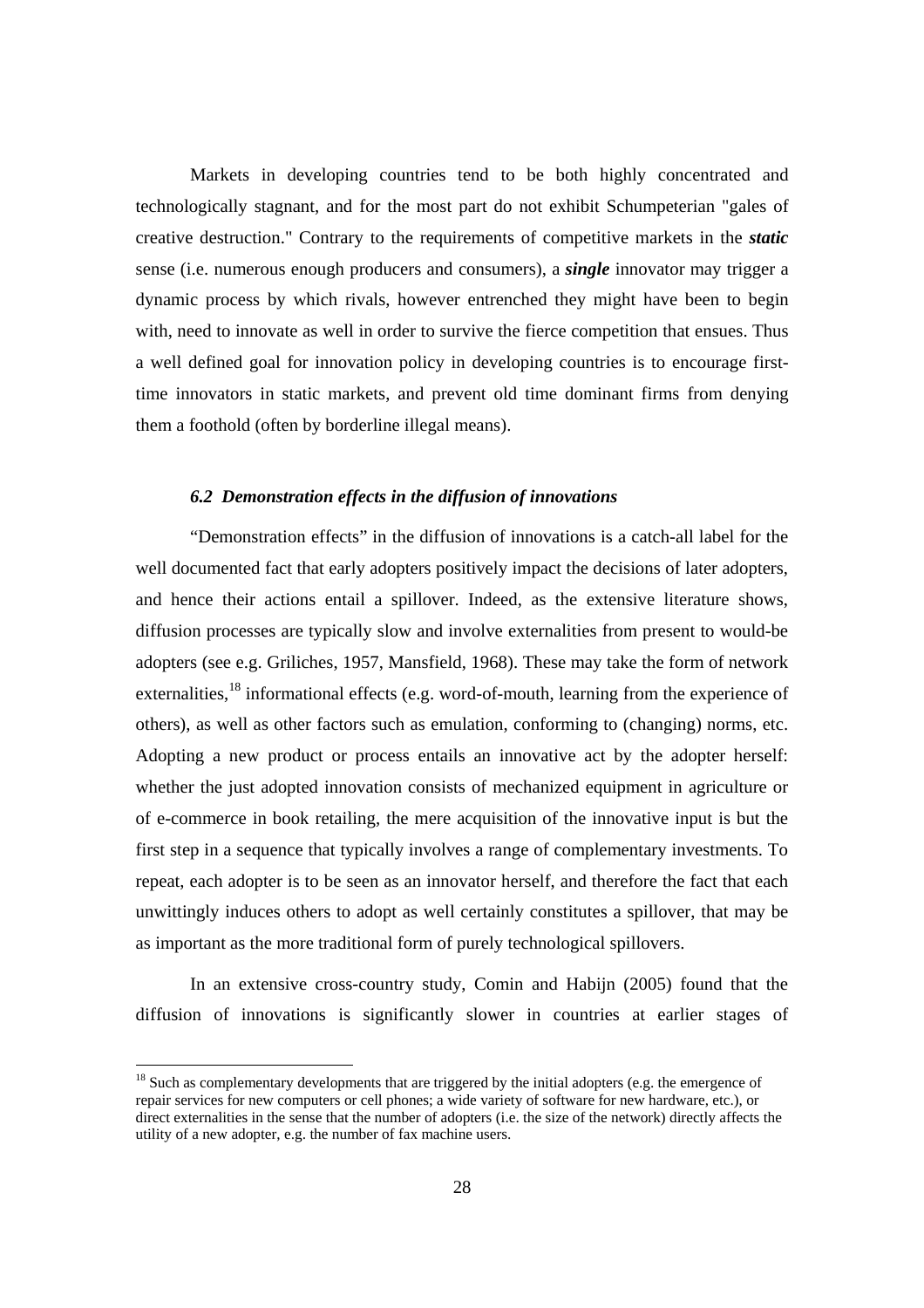development, both in terms of income and of human capital. Thus, it may be justified in those countries to support early adopters of new technologies (particularly those that can potentially enhance productivity in a wide range of sectors), since in so doing widespread adoption is accelerated, and with it the benefits of the innovation are brought forward.

#### *6.3 Emulation and positive-sum norms in historical perspective*

There is yet another, more general aspect of "demonstration effects", and that is early innovators providing a new role model for entrepreneurial individuals to emulate, and thus paving the way for a shift from zero-sum to positive-sum type of norms and institutions. As Joel Mokyr (2003) has forcefully argued, up to the  $17<sup>th</sup>$  century Europe was characterized by and large by rent-seeking behavior, supported by the fragmentation of society into rent-extracting institutions such as guilds, and semi-autonomous regions (hence internal tariffs), etc. In such environment entrepreneurial individuals found it most profitable to devote their inventiveness and creativity to perfecting rent seeking activities, which were of course detrimental for growth. Thus they sought to strengthen barriers to entry (into guilds, local markets, etc.), impede mobility, increase taxation, and the like. The intellectual revolution brought about by the Enlightenment sought to free society from these shackles, and promote instead openness, of ideas as much as of trade. The important point is that once the prevailing norms, substantiated by vivid examples, shifted towards positive-sum type of accepted behaviors, and once institutions changed accordingly, productivity-enhancing innovations became powerful attractors, displacing innovativeness in rent extraction. This was, according to Mokyr, a fundamental precondition for the Industrial Revolution to unfold.

 In this sense the Enlightenment has yet to take hold in many developing countries, where rent seeking is still the predominant norm. Why invest in developing uncertain and costly new technologies or in improving production processes, if ingenuity can bring higher returns by further exploiting the system? The traits that typically define an entrepreneur can become very handy for engaging in rent extraction as well (often bordering on corruption), and surely will be deployed there rather than in innovation, if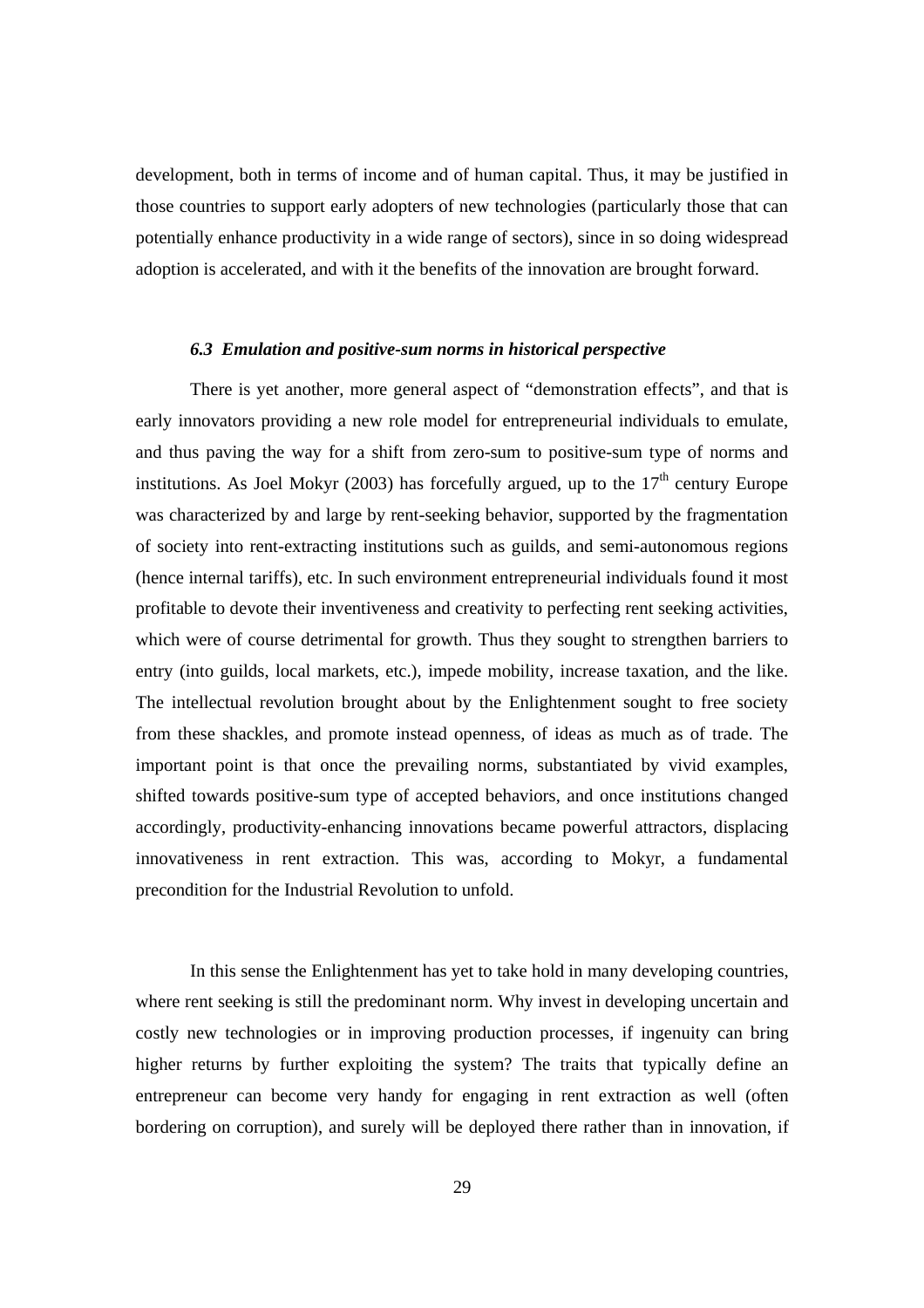simple cost-benefit considerations so indicate. Changing such basic, deeply rooted patterns is extremely difficult, but not impossible. Demonstration effects can help a great deal: what is needed is the emergence of a local Thomas Edison, a local Steven Jobs, i.e. highly successful innovators that may serve as models to emulate. Skilled, young, aspiring would-be innovators need to convince themselves that coming up with better products and production processes may be as promising a route to upward mobility and to economic success as tricking the system.

There are of course innumerable obstacles to overcome on the way to legit innovation, since those that have a stake in the prevailing regime of tight control over markets would do their outmost to keep it that way. On the other hand, the more zealously players cling to the zero-sum, rent extraction mold, the wider the disparity between it and more efficient technologies, products, and market configurations, and hence the more attractive the legit innovation alternative becomes. Indeed, one of the benefits of openness (in the flow of ideas and knowledge) is that the tensions between obviously inefficient and efficient economic patterns cannot be hidden. Thus, policies that help inventors, market pioneers and early adopters succeed, in spite of the efforts to the contrary of stakeholders, may have wide ripple effects and benefits, far beyond those stemming from the original innovation itself. In particular, the government should aim at dismantling the web of regulations that often afflict markets in developing countries, and that constitute "barriers to innovation", very much as the traditional "barriers to entry" impede competition in the static sense.

#### **6. Policy instruments**

The discussion so far offers as corollaries a few principles that should guide the design of innovation policies in developing countries: $^{19}$ 

• Innovation should be *widely distributed* over the whole spectrum of economic activity, that is, across sectors (not just "high tech"), and type of innovations (not just formal R&D projects).

 $19$  This is of course not an all-inclusive list, but rather it includes those principles that I regard as particularly important for policy making.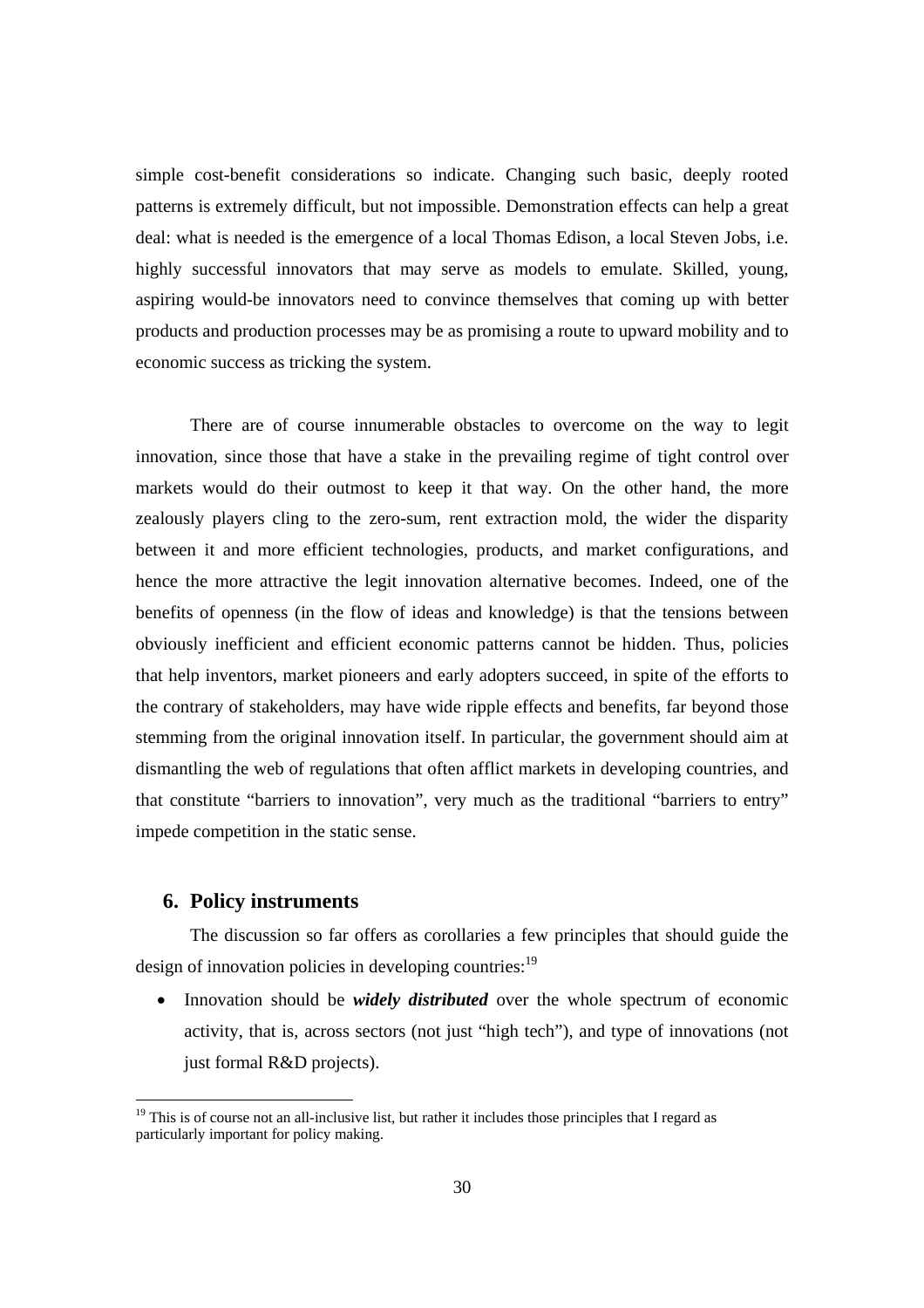- Policies should be *bottom up* and not top down: the point is to provide the enabling conditions and to strengthen the incentives, but growth-enhancing innovation should spring from ever widening cohorts of aspiring, would-be entrepreneurs / inventors.
- Policies should alter the balance between innovations aim at *rent creation* versus ingenuity in *rent extraction*; it is often more feasible to do so by enhancing the former than by penalizing the latter.

There are many ways by which those principles may be implemented; here I wish to focus on the following four areas, which may provide key levers for policy: *skills, incentives, access to information, and availability of finance*.

#### *7.1 Skills*

The wide availability of skills is of course a basic precondition for any innovation-based growth strategy to succeed: basic skills are necessary for innovative ideas to arise in the first place, advanced skills are required for would-be innovators to be able to search for and absorb the necessary information, and yet more sophisticated skills are typically called for in order for inventors to be able to tackle the technological and business-related problems that stand along the way. Skills in this context thus refer to a wide spectrum of capabilities, to be acquired both through formal education, and through learning by doing. They range from basic literacy to advanced science and technology (S&T), and include also managerial abilities, business acumen and computer skills. Many of these should arise endogenously, that is, once innovation gets going the demand for skills increases, presumably prompting more individuals to acquire them, and there is more room for learning by doing. What is important for policy in this respect is a twopronged strategy, consisting of the supply of the traditional public good-type of education and skill formation on the one hand, and ensuring the responsiveness of vocational and advanced skills supply on the other hand.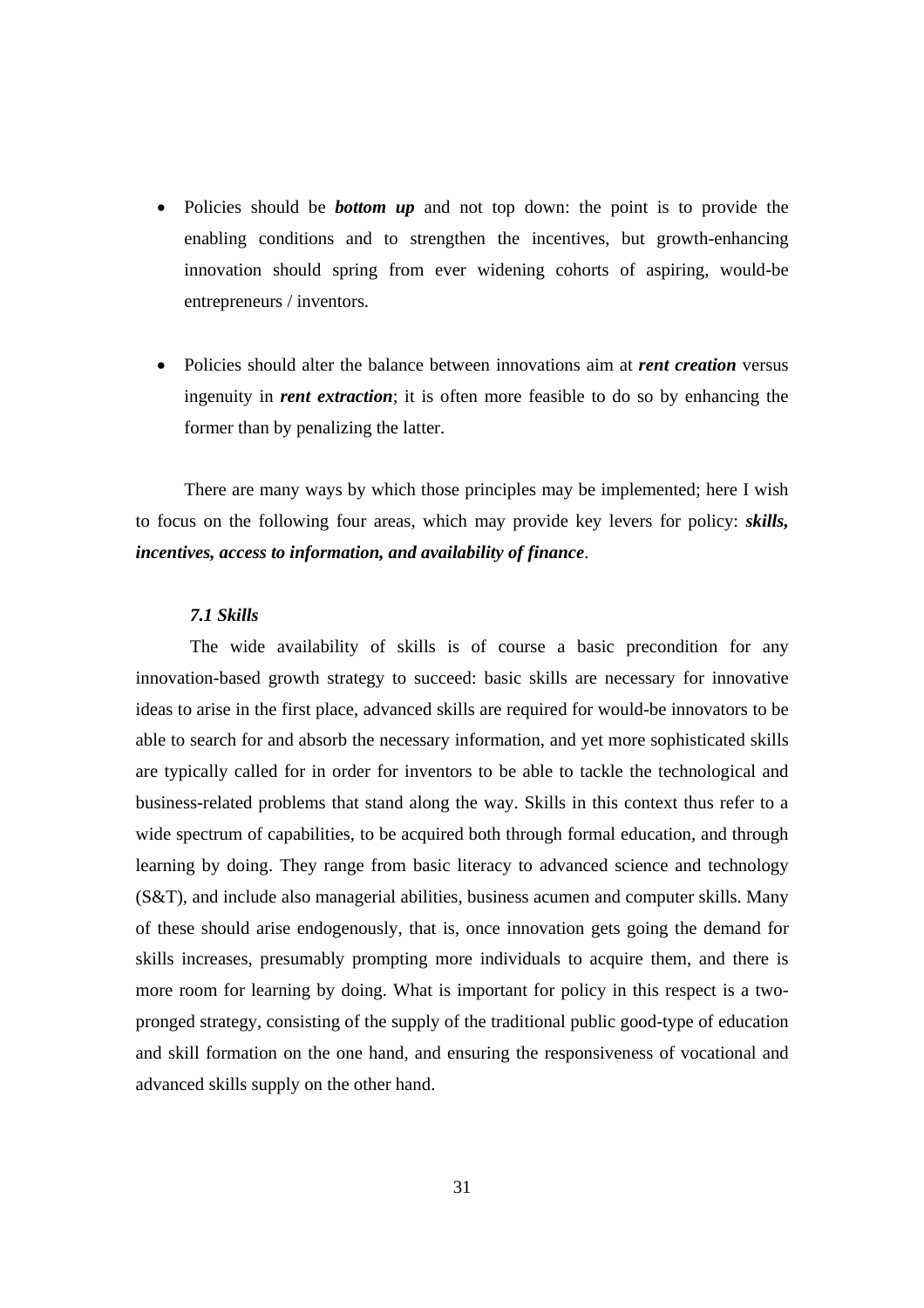The first and foremost policy goal in this respect is of course the provision of universal access to literacy and basic math, and also the rudiments of English and of computer literacy. The later two are essential as a gateway to ICTs and to global markets, which sooner or later need to be accessed for innovation to succeed. Furthermore, this baseline education should be periodically revised and upgraded in response to a changing environment, particularly if innovation becomes widespread. That is, success in triggering innovation requires continuous, concomitant changes in the institutions supplying human capital, otherwise these will soon turn into bottlenecks holding down further innovation. The initial conditions of many developing countries are far removed from the baseline alluded to here, and therefore they should seek creative ways of shortcircuiting the process of providing for it. One generic approach is to rely increasingly on ICT to impart basic skills, through e.g. distant learning, internet-mediated short courses, etc. There is plenty pf room for innovation also in this sense, and indeed in some countries such as India (which suffers from high rates of illiteracy), this may be a highly promising route.

 The second aspect of the strategy is to make sure that endogeneity kicks in, i.e., that the institutions and markets responsible for the supply of skills respond indeed to changes in demand. In particular, vocational schools, training programs, colleges and universities should be made highly responsive to shifts in the demand for skills. This is by no means to be taken for granted, and in fact in many cases the educational system is isolated from the (changing) demands of the economy, and prides itself in being so. While some of it should indeed operate according to its own norms (such as basic scientific research), most of the system should not only adapt and respond to demand shifts (e.g. train more computer programmers, less mechanics), but even anticipate and stay ahead of the changes. Rosenberg and Nelson (1994) have extensively documented the very important role that Universities played in fostering innovation in the US since the early  $20<sup>th</sup>$  century, as opposed to their European counterparts – a disparity that continues, if slightly diminished, to this day. The key is the high responsiveness of US Universities to the technological and scientific needs of industry, a classic example being the fact that shortly after the invention of the transistor in 1948, MIT and Stanford were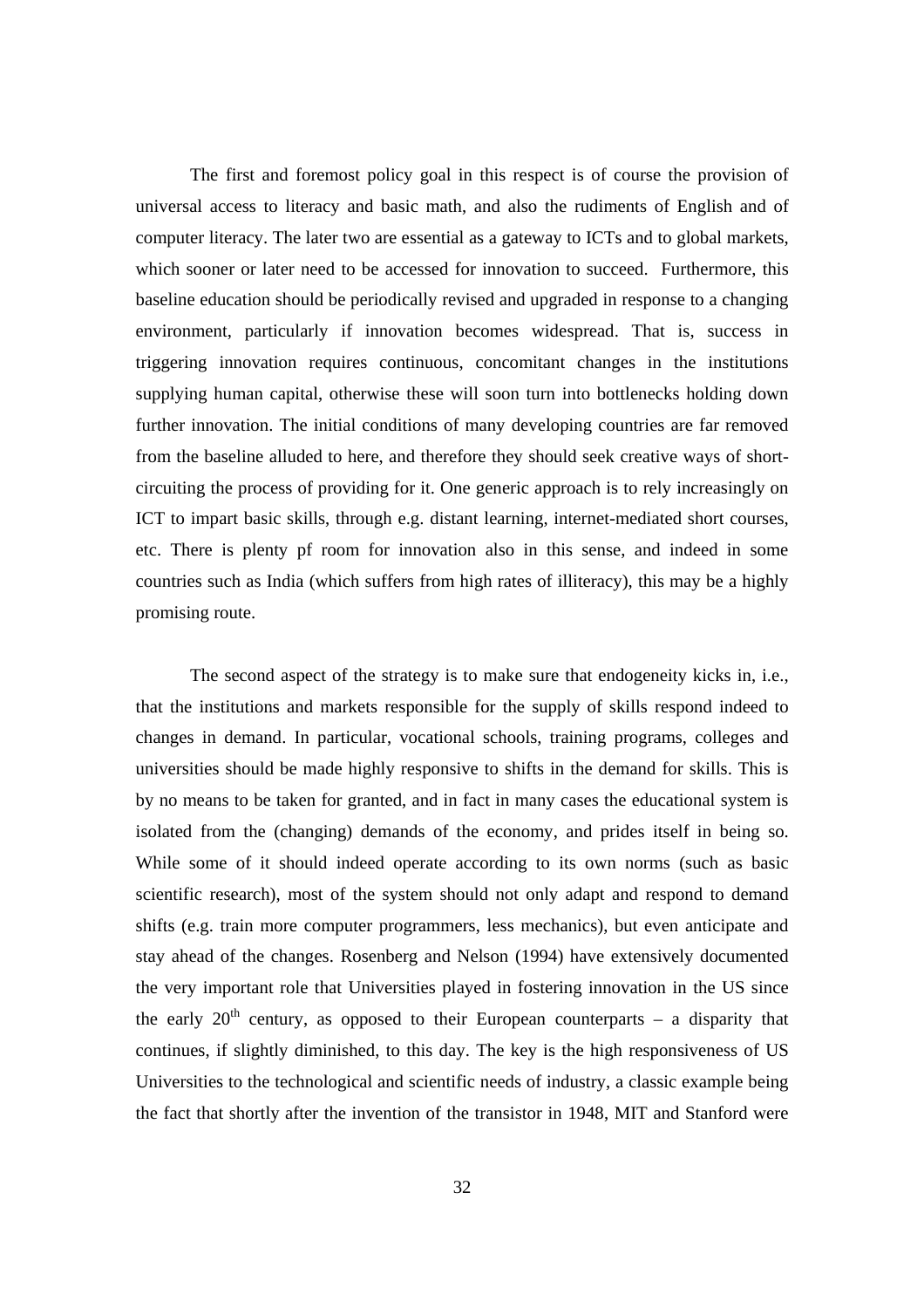offering courses in solid state physics, taught not by resident professors but by outside adjunct faculty coming from industry, whereas in Europe it took years for such courses to be introduced.

#### *7.2 Incentives*

 Behind any innovation, be it the most trivial or the most sophisticated, there is of course an innovator that discerns the problem to be solved, envisions the innovative solution, and carries it through its initial stages. These activities are costly, often very much so, and hence entrepreneurial individuals would engage in them only in so far as they foresee that the expected rewards from the innovation would be significantly larger than those upfront costs.<sup>20</sup> Thus, incentives in this context refer to the extent to which potential inventors can anticipate sufficiently high rewards. A traditional aspect of this issue is the availability of suitable mechanisms of appropriability, such as effective patents and other means of protecting intellectual property. This is surely a highly relevant issue for developing countries, not for the reasons typically alluded to by developed countries (i.e. that *their* IP is not properly protected) but rather because weak local IP regimes may discourage *local* inventors. I am not going to dwell on IP since that would take us far a field, but rather focus on other aspects of incentives.

 In particular, the question is whether potential inventors can expect to be properly rewarded, given the nature of institutions in which they operate. As said before, innovation in developed countries has been historically very widely distributed, which means that innovators came from all sorts of occupations, ranks and sectors. For that to happen would-be innovators within enterprises, whatever their rank, should either have a stake in the success of the company and/or foresee internal upward mobility. Furthermore, labor markets should be very fluid, in the sense of offering opportunities of mobility *across* firms, sectors, and geographical area. Likewise, as previously argued, "barriers to innovation" within markets should be low, both in the sense of officially

 $20$  The reason to expect what Schumpeter called "extraordinary" rewards is simply to compensate for the high risk that usually accompanies innovations.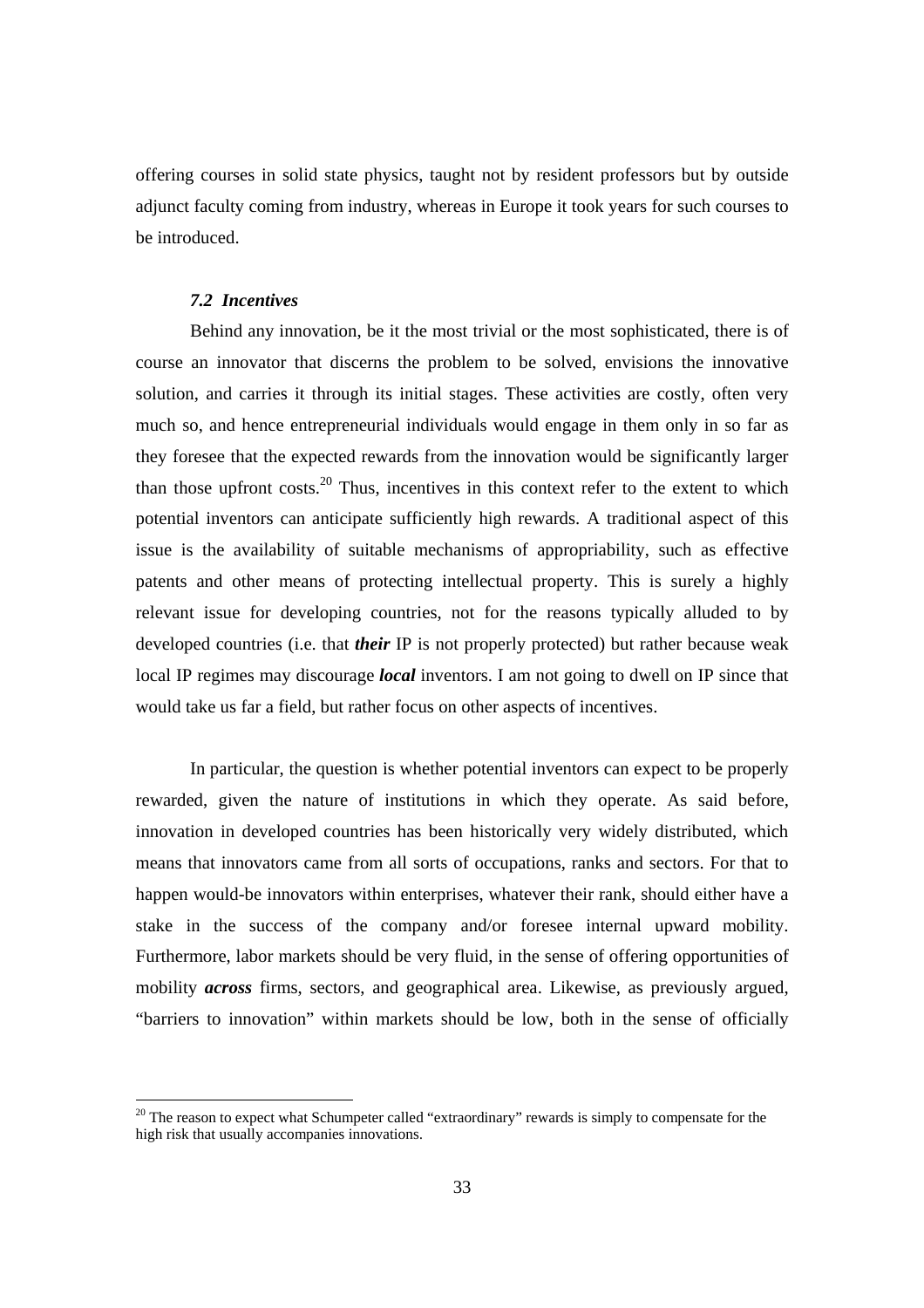sanctioned regulations and tacit collusion. Lastly, the alternative course of tinkering with rent extraction mechanisms should be made less attractive.

 Incentives for innovation in less developed countries thus mean first and foremost promoting policies of *inclusion* and *openness*. If workers in the production line of traditional manufacturing as much as in software design do not have a stake in the results of their efforts, or if avenues of internal or external mobility are foreclosed for them, they can hardly be expected to unleash their creativity to enhance productivity. Policies to improve incentives in this sense are difficult to articulate, let alone implement: first, such policies are likely to run into stiff opposition from those that benefit from the inertia and stagnation of the system, and second, by definition these policies should provide incentives not for what is currently done (which is observable), but for what *could* be done, which is typically ill defined and unobservable (such as potential mobility), and hence much more difficult to mold and codify.

 R&D labs in large, well established enterprises are well aware of these issues, and typically handle them well, as reflected in the incentives provided for in the contracts with their scientists and technicians. However, that is only part of the story, and in developing countries a rather small part of it: R&D labs can be expected to spring up only within a small number of enterprises within yet fewer sectors, whereas innovation as envisioned here should be much more generalized and pervasive, touching virtually every corner of economic activity. It is possible that labor markets, organizational structures, promotion practices, and related institutional molds will eventually react endogenously to an upsurge of innovations, making adaptive changes. However, initial conditions matter, endogeneity in this sense cannot be taken for granted, and hence it is the role of the government to give the initial push to such changes.

#### *7.3 Access to information*

 Access to knowledge stocks and to up-to-date information flows is a necessary condition for there to be innovation, primarily access to information about technology, and about markets for inputs and outputs. Consider for example a potential innovation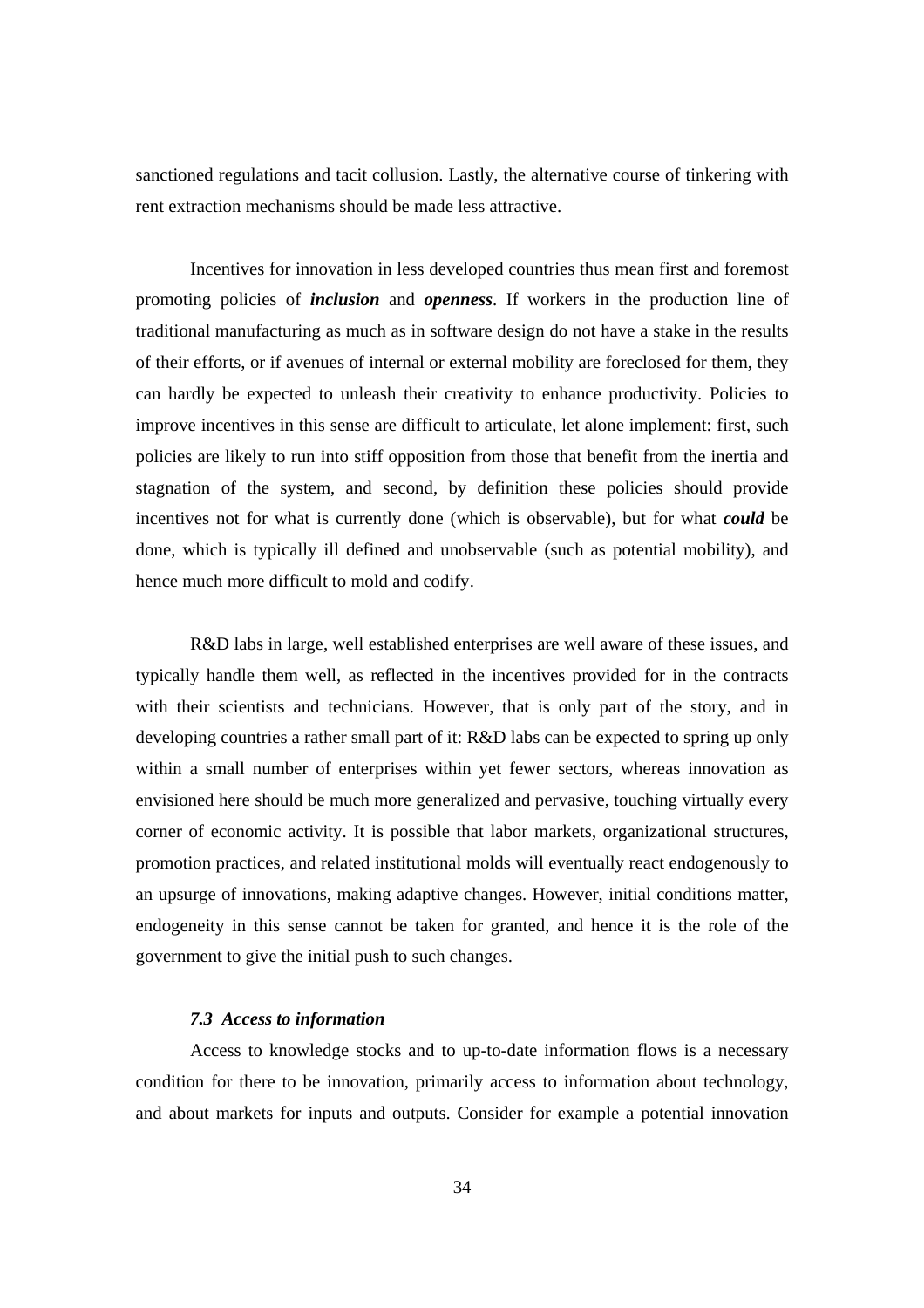that entails enhancing the functionality of a product, such as increasing the ruggedness of a bicycle for countries devoid of paved streets. Would-be innovators need to understand the wider technological context (e.g. the physical properties of various materials, including their durability), the relationship between design and manufacturing requirements and materials used (e.g. cannot use very heavy metals even if more durable, and likewise for materials that are not sufficiently malleable), and other such issues. They need also know what is "best practice" in those dimensions, both in bicycle design and manufacturing and in other, unrelated products whereby similar issues may arise (e.g. golf clubs or car seats). In fact, innovation often comes from "recombination of ideas" as Weitzman (1998) has convincingly argued, and hence knowledge of a wide variety of both immediately related as well as of "distant" issues is extremely important.

 Intimate knowledge of the market for the (improved) product is required as well for the innovation to have reasonable chances of commercial (and not just technological) success. This entails gathering information on the market for existing close substitutes, and for forming estimates of market size for the new/improved product. The innovator needs also to gather information on prices and availability of inputs, typically covering a wide range of alternatives that may affect profitability, and to assess future competition, both local and international, that may arise as a consequence of the innovation.

 Access to such wide range of information is thus key for inventors to be able to formulate and work out their innovations, and yet it may elude big segments of the population of potential inventors. There is a great deal that can be done policy wise to increase access, including encouraging knowledge intermediaries, promoting competition and openness in various kinds of media, developing channels for continuing education at various levels, making sure that data on markets are widely publicized, etc. Providing for Internet access to the population at large is perhaps one of the most effective means of securing widespread access to relevant information. However, that goes beyond deploying a fiber optics network, having access to PCs and to ISPs: users need to be taught rudimentary computer skills, as well as search techniques. Moreover, and as said before, basic working knowledge of English may be sine qua non.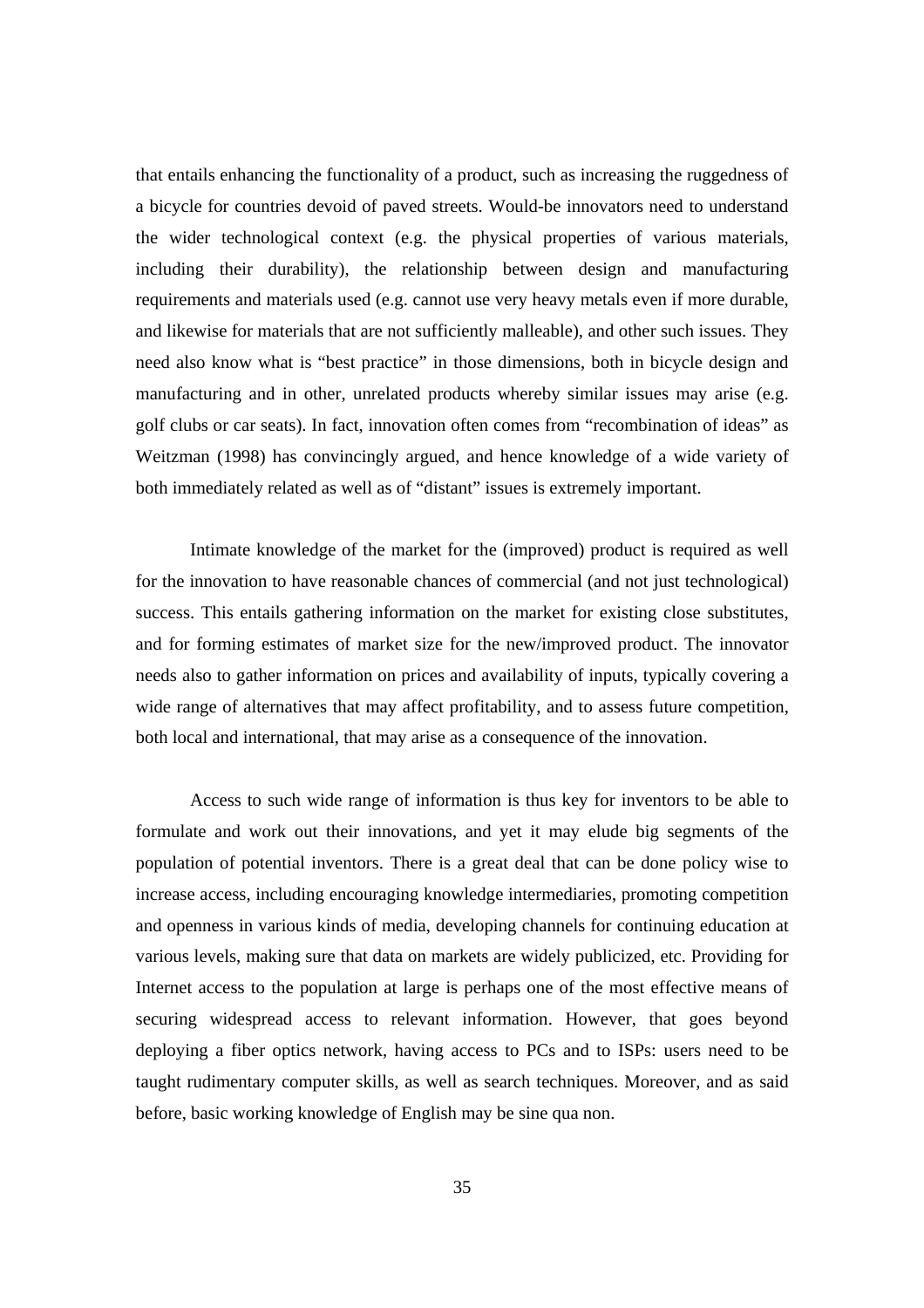## *7.4 Availability of finance*

 As already discussed, one of the economic features of knowledge creation is that it entails information asymmetries that lead to a funding gap. In developing countries this problem is gravely compounded by the fact that capital markets are typically not well developed, and in particular by the dearth of funding for small enterprises and individual entrepreneurs. The inherent risks associated with innovative projects, the absence of collaterals for such projects (as opposed say to investment in physical capital, equipment or structures), and the lack of expertise to screen them make it extremely hard for inventors to secure the necessary financial resources. Providing with such funding is then a preeminent role for the Government to play in the context of virtually any plausible innovation policy. The question is how to structure financial support so as provide strong incentives to inventors, while at the same time avoid the ills of corruption on the one hand, and of moral hazard (of inventors) on the other hand. These difficulties notwithstanding, this is an area where there exists a great deal of accumulated crosscountry experience, which can be tapped in order to design sensible policies and support programs.21

<sup>&</sup>lt;sup>21</sup> I shall not expand on this extensive topic here - see Goldberg, Jaffe and Trajtenberg, forthcoming (2005).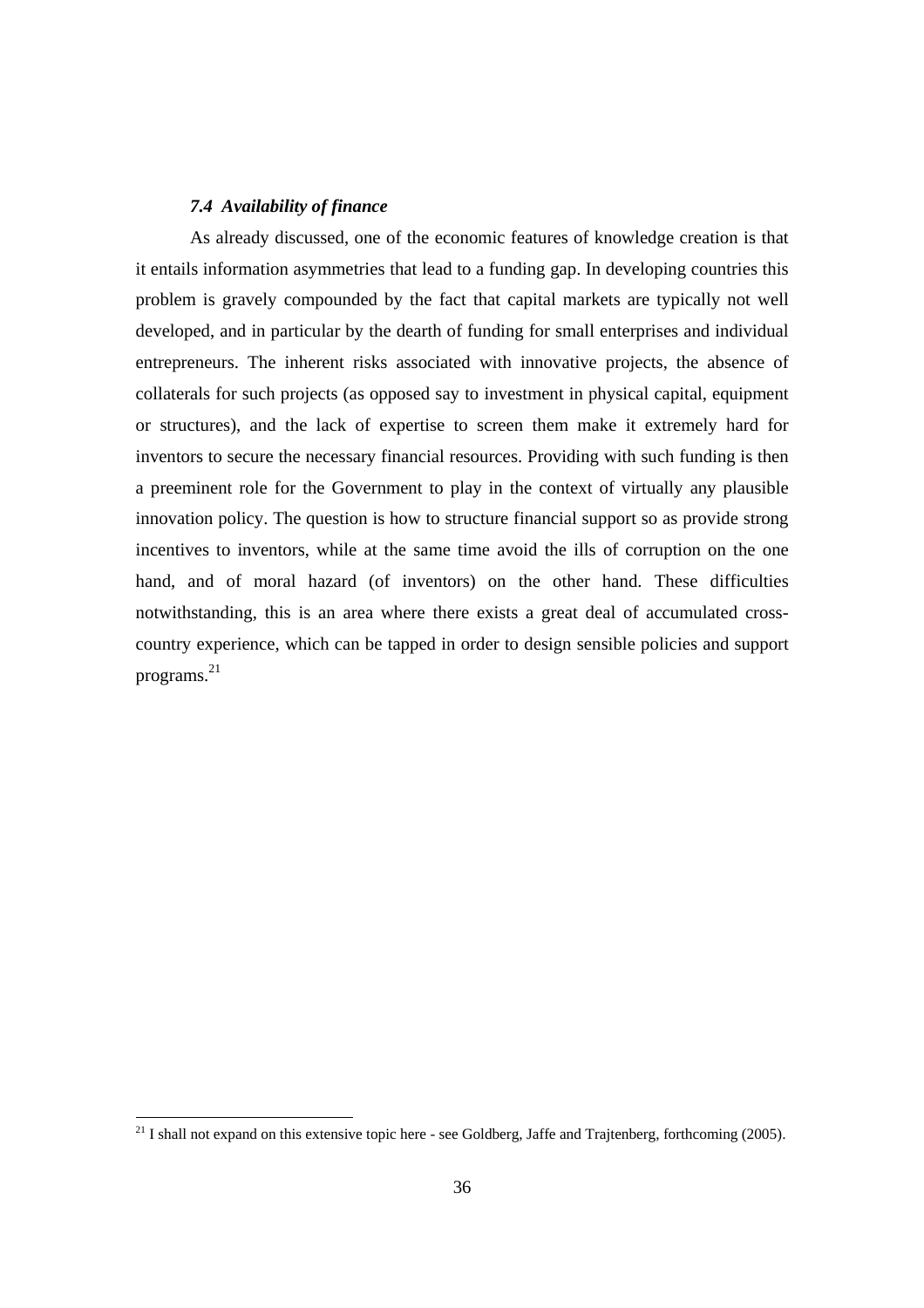#### **References**

Abramovitz, Moises, "Resource and Output Trends in the United States since 1870," American Economic Review Papers and Proceedings, 46, 5-23, 1956.

Arrow, Kenneth J., "Economic Welfare and the Allocation of Resources for Inventions." In R. Nelson (ed.), The Rate and Direction of Inventive Activity, Princeton University Press, 609-25, 1962.

Avnimelech, Gil and Morris Teubal, "Evolutionary Innovation and High Tech Policy: What can we learn from Israel's targeting of venture capital?" The Samuel Neaman Institute STE Working Paper Series, 25, 2005.

Blomstrom, M. and Kokko, A., "How Foreign Investment Affects Host Countries", *Policy Research Working Paper*, No. 1745, The World Bank, 1999.

Branscomb, Lewis M. and Philip E. Auerswald, "Between Invention and Innovation, an Analysis of Funding for Early-Stage Technology Development." The Advanced Technology Program, National Institute of Standards and Technology, November 2002.

Bresnahan, T. and Trajtenberg, M., "General Purpose Technologies - Engines of Growth?" Journal of Econometrics, 65(1), pp. 83-108, 1995.

Coe, David T and Helpman, Elhanan. "International R&D Spillovers." European Economic Review. Vol. 39 (5). p 859-87. May 1995.

Coe, David T., Helpman, E. and Hoffmaister, A.W.,"North-South R&D Spillovers", Economic Journal, Vol.107, No.440, pp. 134-49, 1997.

Cohen, Wesley M. and Levinthal, Daniel A, "Innovation and Learning: The Two Faces of R&D." The Economic Journal, 99, pp. 569-96, 1989.

Comin, Diego and Bart Hobijn, "Cross-Country Technological Adoption: New Evidence and Questions." Journal of Monetary Economics*,* forthcoming 2005*.*

Griliches, Zvi, "An Exploration in the Economics of Technical Change." Econometrica, 25 (4), 1957.

Griliches, Zvi (ed.), R&D, Patents, and Productivity, University of Chicago Press, 1984.

Griliches, Zvi, Technology, Education, and Productivity, New York: Basil Blackwell, 1988.

Grossman, Gene M. and Helpman, Elhanan, Innovation and Growth in the Global Economy. Cambridge, MA: The MIT Press, 1991.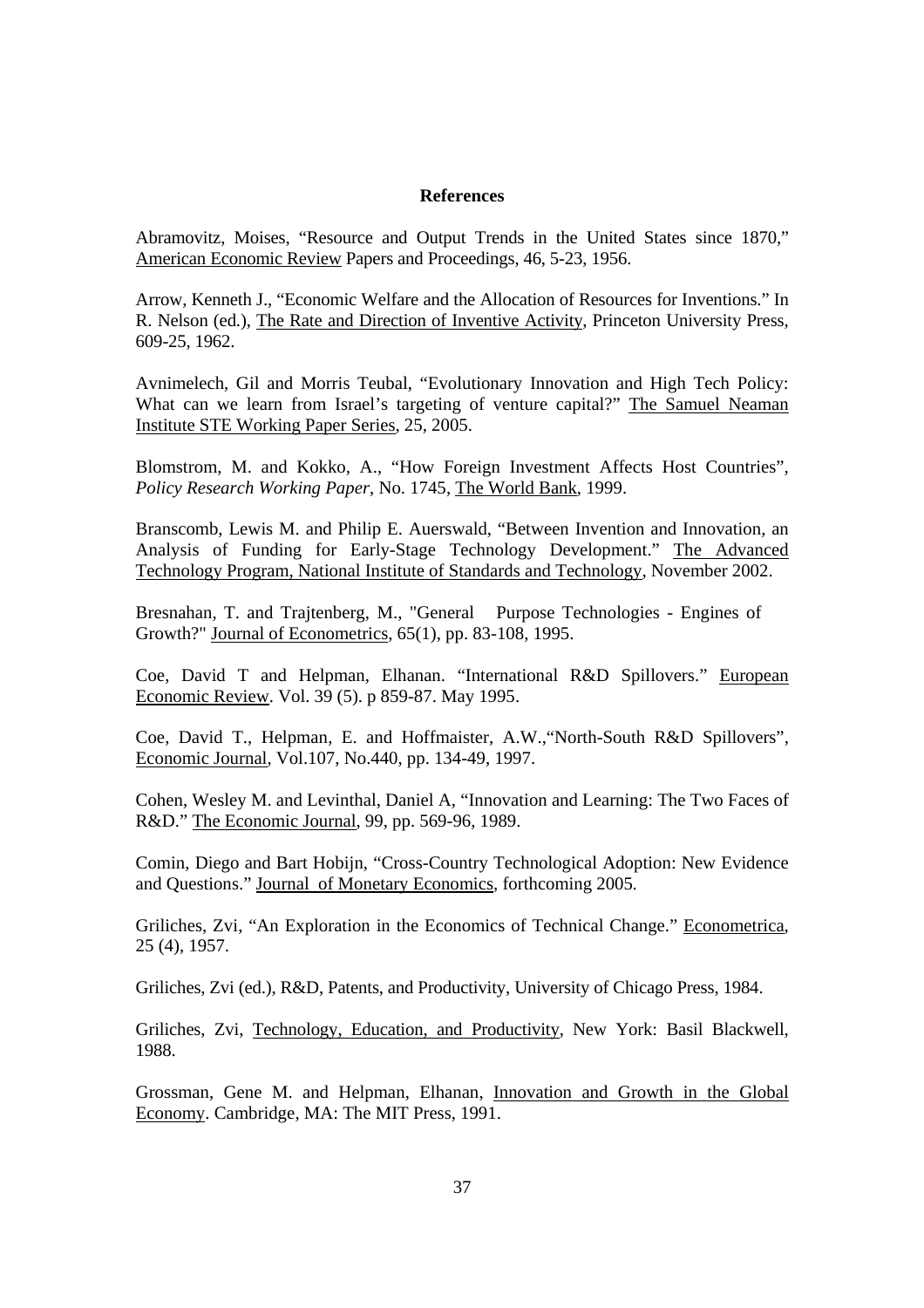Helpman, Elhanan and Trajtenberg, Manuel, "A Time to Sow and a Time to Reap: Growth Based on General Purpose Technologies." In Helpman, E. (ed.), General Purpose Technologies and Economic Growth. Cambridge: MIT Press, 1998.

Jones, C.I, and J.C. Williams, "Measuring the Social Returns to R&D." Quarterly Journal of Economics, p.1119-1135, November 1998.

Jorgenson, Dale W. and K. Vu "Information Technology and the World Economy." Scandinavian Journal of Economics, Vol. 107 (4), forthcoming 2005.

Mansfield, Edwin, Industrial Research and Technological Innovation. New York: Norton, 1968.

Mokyr, Joel, The Lever of Riches – Technological Creativity and Economic Progress. New York: Oxford University Press, 1990.

Mokyr, Joel, "The Great Synergy: the European Enlightenment as a factor in Modern Economic growth." Keynote address, European Association for Political and Evolutionary Economics, Maastricht, November 2003.

Romer, Paul, "Increasing Returns and Long-Run Growth," Journal of Political Economy, 94, 1002-37, 1986.

Romer, Paul M., "Endogenous Technological Change," Journal of Political Economy, Vol. 98, No. 5 (Part 2), pp. S71-102, 1990.

Rosenberg, Nathan, Inside the Black Box: Technology and Economics. Cambridge: Cambridge University Press, 1982.

Rosenberg, Nathan, and Richard R. Nelson. "American Universities and Technical Advance in Industry." Research Policy 23, 323-348, 1994.

Solow, Robert, "Technical Change and the Aggregate Production Function," Review of Economic and Statistics, 39, 312-20, 1957.

Trajtenberg, Manuel, "Innovation in Israel 1968-97: A Comparative Analysis Using Patent Data." Research Policy, 30 (3), pp. 363-390, March 2001.

Trajtenberg, Manuel, "Government Support for Commercial R&D: Lessons from the Israeli Experience." In A. Jaffe, J. Lerner and S. Stern (eds.), Innovation Policy and the Economy, Vol. 2, National Bureau of Economic Research, MIT Press, 2002.

Weitzman, Martin, "Recombinant Growth." The Quarterly Journal of Economics, 113, pp. 331-360, 1998.